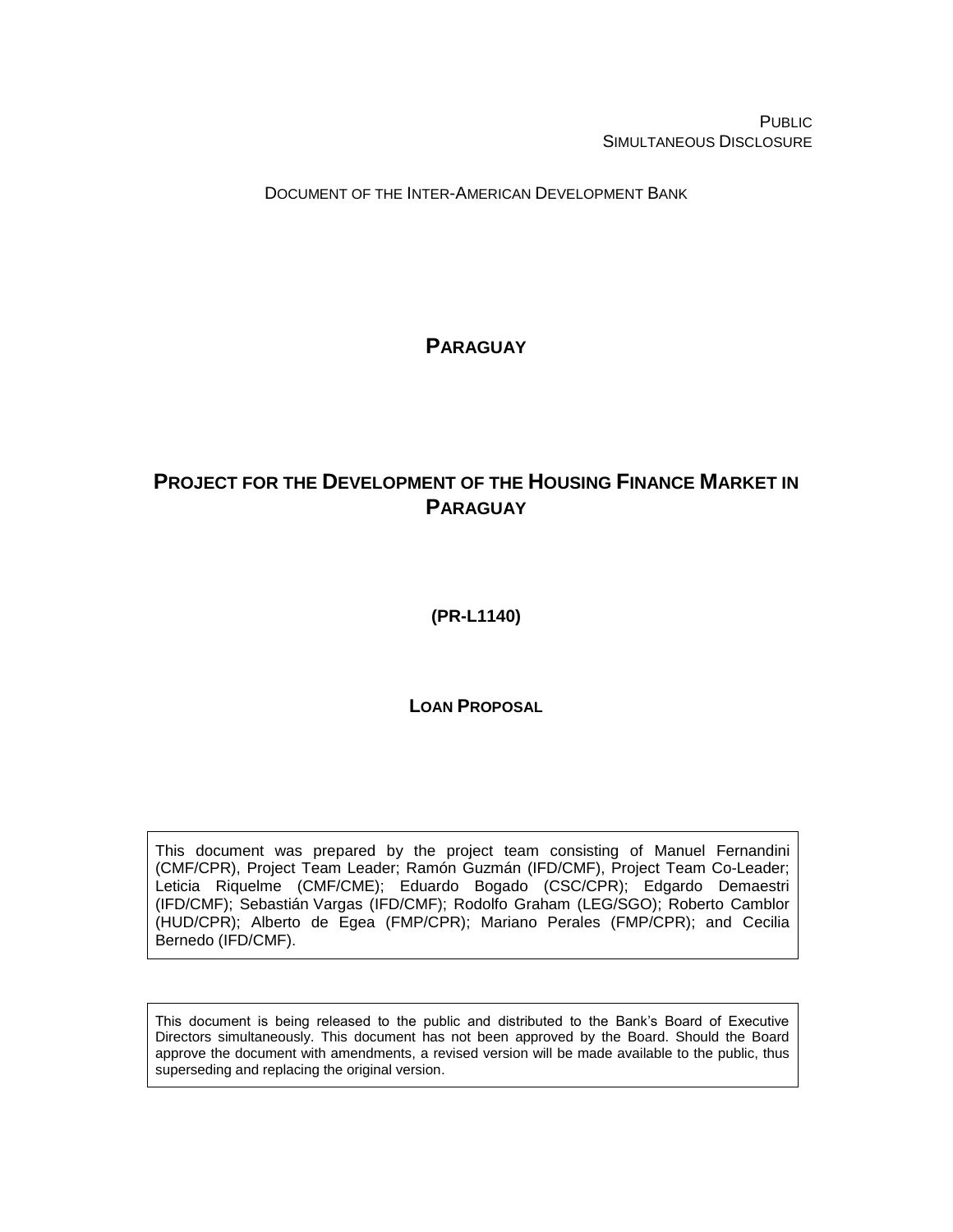## **CONTENTS**

## PROJECT SUMMARY

| I.   |                        |  |
|------|------------------------|--|
|      | А.<br>В.<br>$C_{1}$    |  |
| Ш.   |                        |  |
|      | A. .<br>В.<br>C.<br>D. |  |
| III. |                        |  |
|      | Α.<br>В.               |  |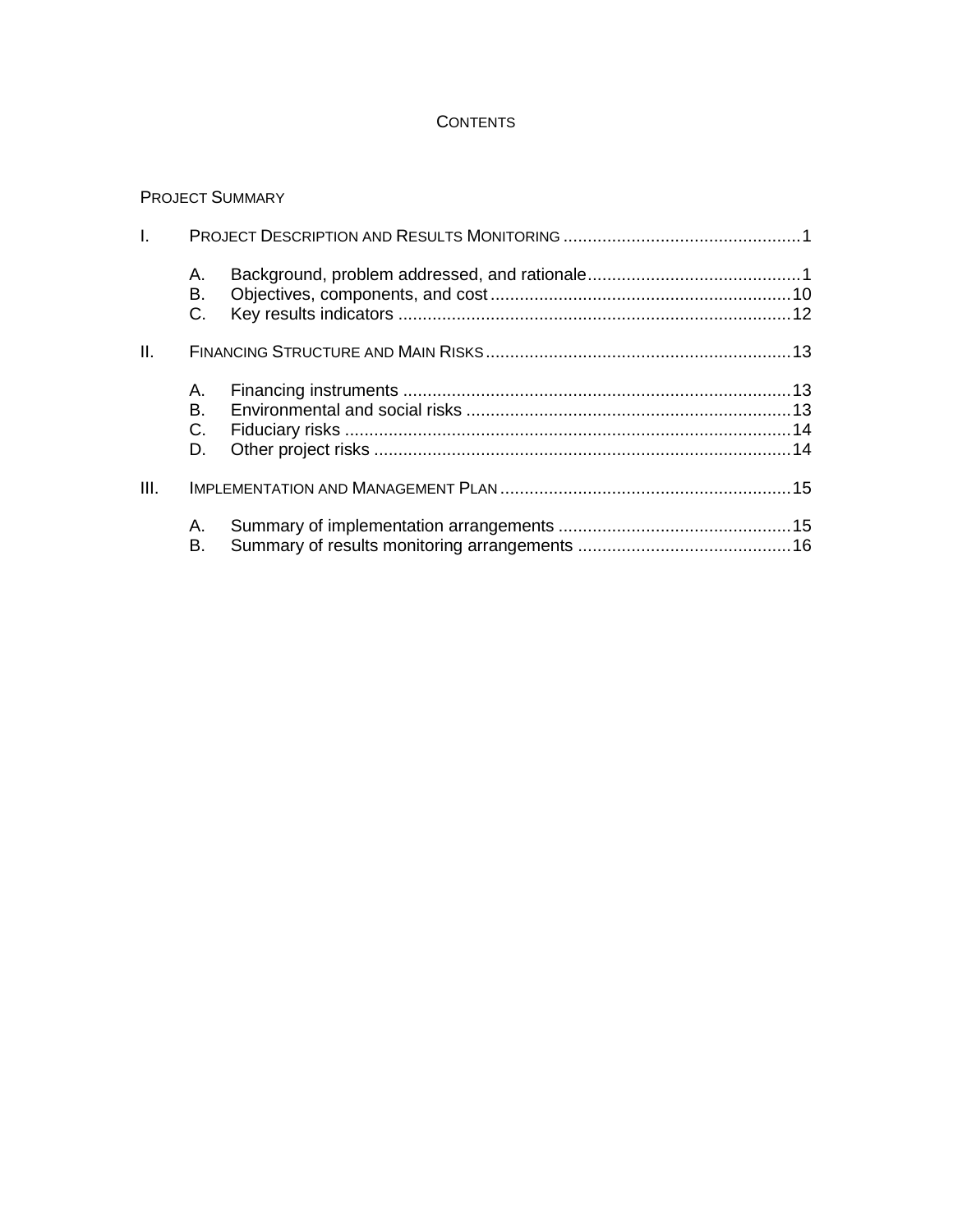## **ANNEXES**

Annex I Development Effectiveness Matrix (DEM) - Summary

Annex II Results Matrix

Annex III Fiduciary Agreements and Requirements

#### ELECTRONIC LINKS

#### **REQUIRED**

- 1. [Monitoring and Evaluation Plan](http://idbdocs.iadb.org/wsdocs/getDocument.aspx?DOCNUM=40396167)
- 2. [Environmental and Social Management Report](http://idbdocs.iadb.org/wsdocs/getDocument.aspx?DOCNUM=40397916)

#### **OPTIONAL**

- 1. [Economic Analysis of the Project](http://idbdocs.iadb.org/wsdocs/getDocument.aspx?DOCNUM=40394750)
- 2. [Central Bank of Paraguay \(BCP\): Statistical and Financial Bulletin. Data as of 31 March 2016](https://www.bcp.gov.py/boletines-estadisticos-i62)
- 3. [Central Bank of Paraguay \(BCP\): Statistical Annex to Economic Report, March](https://www.bcp.gov.py/anexo-estadistico-del-informe-economico-i365) 2016
- 4. [Dirección General de Estadísticas, Encuestas y Censos \(DGEEC\). Principal Poverty and Income](http://www.dgeec.gov.py/Publicaciones/Biblioteca/eph2015/Boletin%20de%20pobreza%202015.pdf)  [Distribution Results, 2015](http://www.dgeec.gov.py/Publicaciones/Biblioteca/eph2015/Boletin%20de%20pobreza%202015.pdf)
- 5. [DGEEC. Ongoing Employment Survey. Data as of the fourth quarter of 2015](http://www.dgeec.gov.py/Publicaciones/Biblioteca/ECE2015/cuarto%20trimestre/Anexo%20Boletin-4to.%20Trim%202015.pdf)
- 6. [Beatriz López and Roberto Camblor. Paraguay Technical Note: Urban Development and Housing.](http://idbdocs.iadb.org/wsdocs/getDocument.aspx?DOCNUM=40298242)  [March](http://idbdocs.iadb.org/wsdocs/getDocument.aspx?DOCNUM=40298242) 2014
- 7. [DGEEC. Permanent Household Survey 2014](http://www.dgeec.gov.py/Publicaciones/Biblioteca/EPH2014/Principales%20Resultados%20EPH%202014..pdf)
- 8. Secretaría Nacional de la Vivienda y el Hábitat (SENAVITAT). Paraguay's National Habitat and [Housing Plan \(PLANHAVI\). November 2012](http://www.senavitat.gov.py/blog/publicaciones/plan-nacional-de-habitat-y-vivienda-planhavi/)
- 9. Demand Analysis [Data calculations for the program PR-L1140](http://idbdocs.iadb.org/wsdocs/getDocument.aspx?DOCNUM=40466457)
- 10. [Safeguard Policy Filter](http://idbdocs.iadb.org/wsdocs/getDocument.aspx?DOCNUM=40399161)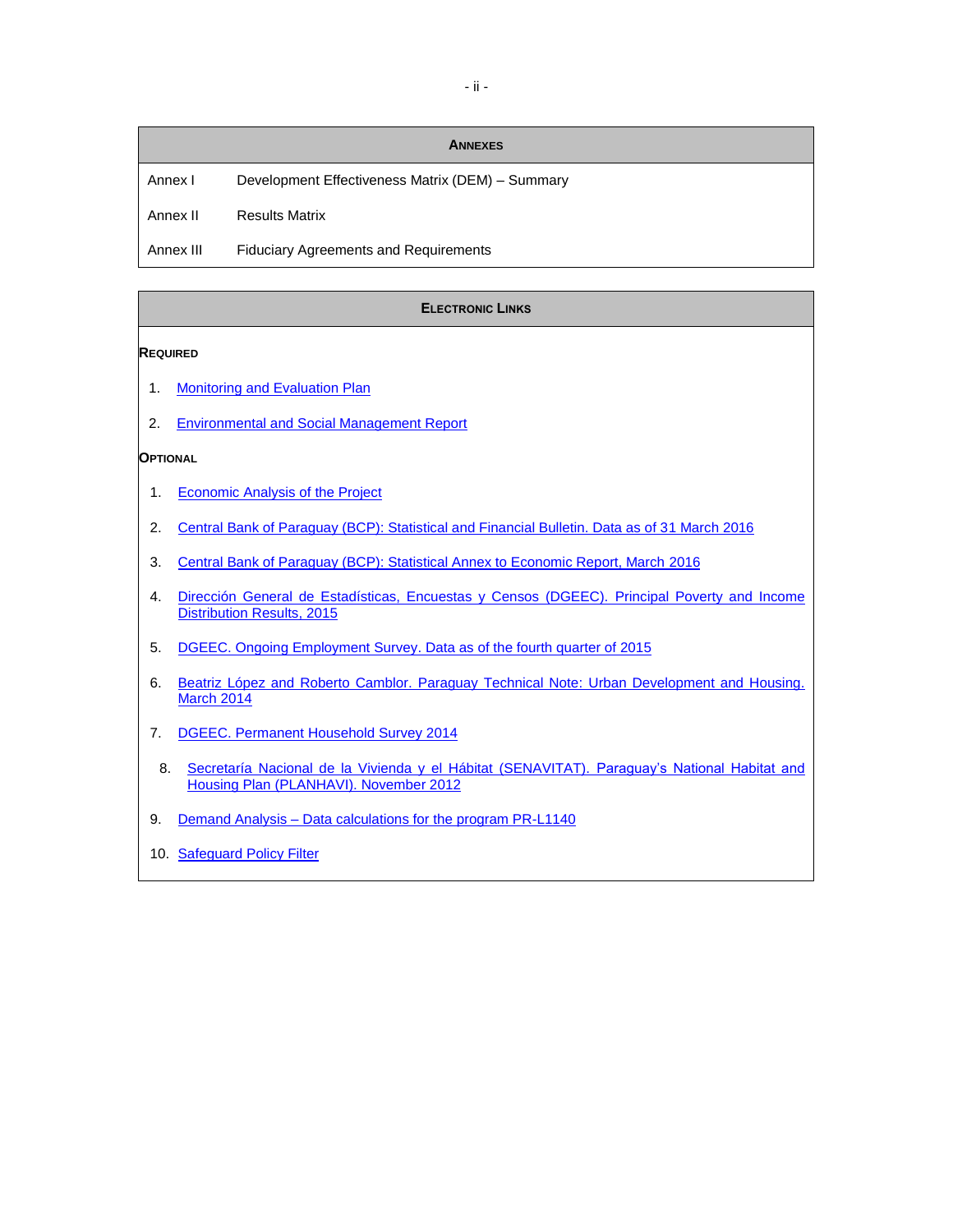#### **ABBREVIATIONS**

| AFD.             | Agencia Financiera de Desarrollo [Development Finance Agency]                                     |
|------------------|---------------------------------------------------------------------------------------------------|
| AFS              | Audited financial statements                                                                      |
| <b>AMA</b>       | Área Metropolitana de Asunción [Asunción Metropolitan Area]                                       |
| <b>BCP</b>       | Banco Central del Paraguay [Central Bank of Paraguay]                                             |
| <b>DGEEC</b>     | Dirección General de Estadísticas, Encuestas y Censos [Statistics,<br>Survey, and Census Bureau]  |
| EPH.             | Encuesta Permanente de Hogares [Permanent Household Survey]                                       |
| <b>FFF</b>       | <b>Flexible Financing Facility</b>                                                                |
| IFI.             | Intermediary financial institutions                                                               |
| IMF              | <b>International Monetary Fund</b>                                                                |
| <b>IPS</b>       | Instituto de Previsión Social [Social Security Institute]                                         |
| <b>LIBOR</b>     | London Interbank Offered Rate                                                                     |
| <b>NPV</b>       | Net present value                                                                                 |
| <b>OC</b>        | <b>Ordinary Capital</b>                                                                           |
| <b>PLANHAVI</b>  | Plan Nacional de Hábitat y Vivienda [National Habitat and Housing Plan]                           |
| <b>SENAVITAT</b> | Secretaría Nacional de la Vivienda y el Hábitat [National Secretariat for<br>Housing and Habitat] |
| <b>SHF</b>       | Sociedad Hipotecaria Federal [Federal Mortgage Society]                                           |
|                  |                                                                                                   |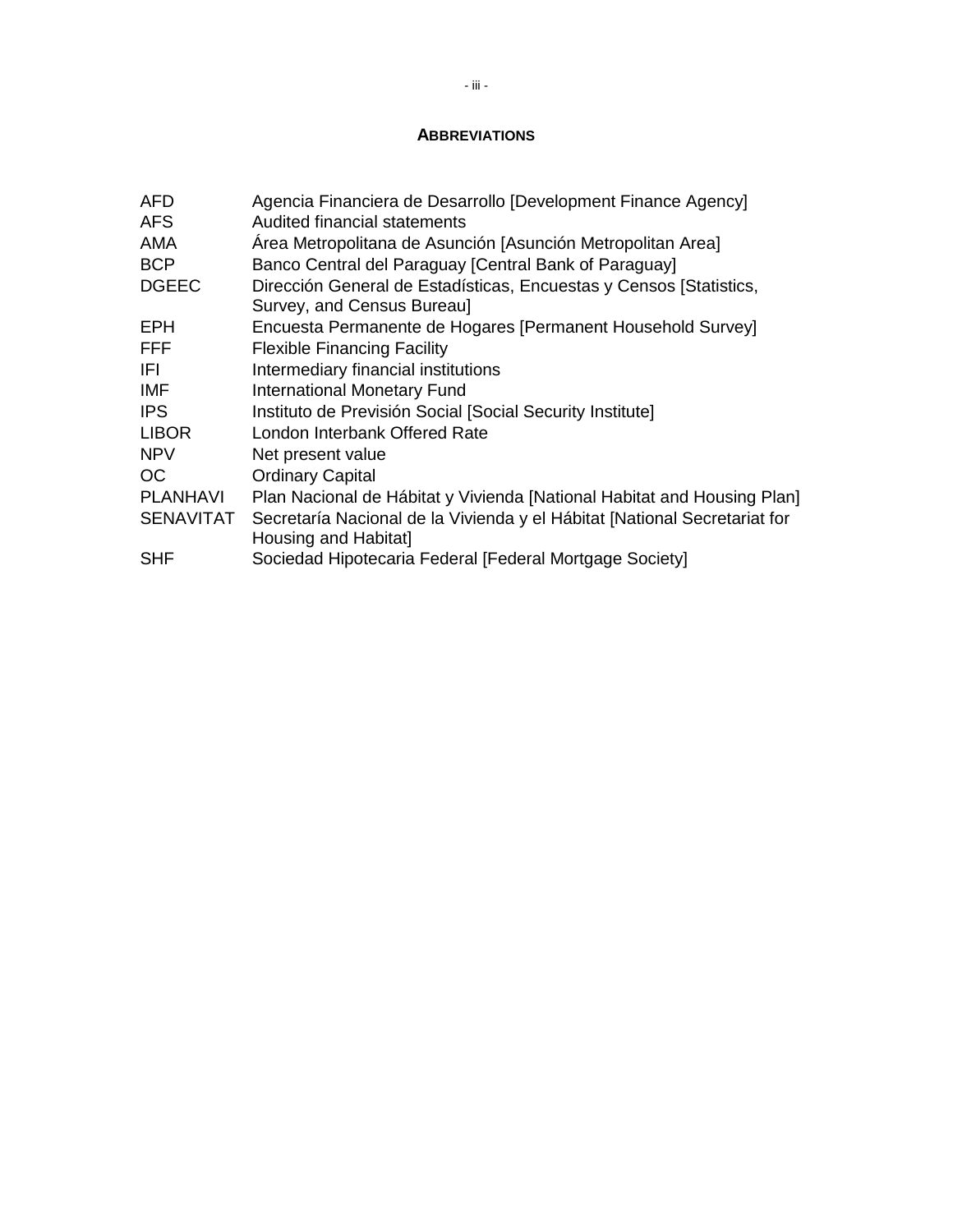#### **PROJECT SUMMARY**

#### **P[ARAGUAY](#page-0-0) PROJECT FOR THE D[EVELOPMENT OF THE](#page-0-1) HOUSING FINANCE MARKET IN PARAGUAY [\(PR-L1140\)](#page-0-2)**

| <b>Financial Terms and Conditions</b>                                                                                                                                                                                                                             |                                                                                                                                                                                                                                                                                                                                                                                                                                                                                                                               |               |                      |                             |                                 |                                           |    |  |
|-------------------------------------------------------------------------------------------------------------------------------------------------------------------------------------------------------------------------------------------------------------------|-------------------------------------------------------------------------------------------------------------------------------------------------------------------------------------------------------------------------------------------------------------------------------------------------------------------------------------------------------------------------------------------------------------------------------------------------------------------------------------------------------------------------------|---------------|----------------------|-----------------------------|---------------------------------|-------------------------------------------|----|--|
| Borrower and executing agency: Agencia                                                                                                                                                                                                                            | Flexible Financing Facility <sup>(a)</sup>                                                                                                                                                                                                                                                                                                                                                                                                                                                                                    |               |                      |                             |                                 |                                           |    |  |
|                                                                                                                                                                                                                                                                   | Financiera de Desarrollo [Development Finance                                                                                                                                                                                                                                                                                                                                                                                                                                                                                 |               |                      | <b>Amortization period:</b> |                                 | 23.5 years                                |    |  |
| Agencyl                                                                                                                                                                                                                                                           |                                                                                                                                                                                                                                                                                                                                                                                                                                                                                                                               |               | <b>Original WAL:</b> |                             |                                 | 15.25 years $(b)$                         |    |  |
|                                                                                                                                                                                                                                                                   |                                                                                                                                                                                                                                                                                                                                                                                                                                                                                                                               |               |                      | <b>Disbursement period:</b> |                                 | 5 years                                   |    |  |
|                                                                                                                                                                                                                                                                   | <b>Guarantor: Republic of Paraguay</b>                                                                                                                                                                                                                                                                                                                                                                                                                                                                                        |               | Grace period:        |                             |                                 | 7 years                                   |    |  |
|                                                                                                                                                                                                                                                                   |                                                                                                                                                                                                                                                                                                                                                                                                                                                                                                                               |               |                      |                             | Inspection and supervision fee: | (c)                                       |    |  |
| <b>Source</b>                                                                                                                                                                                                                                                     | <b>Amount</b>                                                                                                                                                                                                                                                                                                                                                                                                                                                                                                                 | $\frac{9}{6}$ | Interest rate:       |                             |                                 | LIBOR-based                               |    |  |
| <b>IDB</b><br>(Ordinary<br>Capital):                                                                                                                                                                                                                              | US\$30 million                                                                                                                                                                                                                                                                                                                                                                                                                                                                                                                | 100           | <b>Credit fee:</b>   |                             |                                 | (c)                                       |    |  |
| Total:                                                                                                                                                                                                                                                            | US\$30 million                                                                                                                                                                                                                                                                                                                                                                                                                                                                                                                | 100           |                      | <b>Approval currency:</b>   |                                 | U.S. dollars from the Ordinary<br>Capital |    |  |
|                                                                                                                                                                                                                                                                   |                                                                                                                                                                                                                                                                                                                                                                                                                                                                                                                               |               |                      | <b>Project at a Glance</b>  |                                 |                                           |    |  |
|                                                                                                                                                                                                                                                                   | Project objective/description: The project's general objective is to help reduce Paraguay's housing deficit by providing financing<br>to financial intermediaries to facilitate construction financing and access to housing. Its specific objectives are to: (i) increase<br>access to housing for emerging middle class families with incomes up to seven minimum salaries by providing (mortgage and<br>nonmortgage) credit solutions; and (ii) increase housing construction by financing developers to boost the supply. |               |                      |                             |                                 |                                           |    |  |
| Special contractual conditions precedent to the first disbursement of the loan: The project's Operating Regulations have<br>been approved and come into force in accordance with the terms and conditions previously approved by the Bank (see<br>paragraph 3.2). |                                                                                                                                                                                                                                                                                                                                                                                                                                                                                                                               |               |                      |                             |                                 |                                           |    |  |
|                                                                                                                                                                                                                                                                   | <b>Exceptions to Bank policies: None.</b>                                                                                                                                                                                                                                                                                                                                                                                                                                                                                     |               |                      |                             |                                 |                                           |    |  |
|                                                                                                                                                                                                                                                                   | <b>Strategic Alignment</b>                                                                                                                                                                                                                                                                                                                                                                                                                                                                                                    |               |                      |                             |                                 |                                           |    |  |
| Challenges:(d)                                                                                                                                                                                                                                                    |                                                                                                                                                                                                                                                                                                                                                                                                                                                                                                                               |               | <b>SI</b>            | ⊽                           | <b>PI</b>                       | ш                                         | ΕI |  |
| Cross-cutting issues:(e)<br>GD<br><b>CC</b><br>IC                                                                                                                                                                                                                 |                                                                                                                                                                                                                                                                                                                                                                                                                                                                                                                               |               |                      |                             |                                 |                                           |    |  |
|                                                                                                                                                                                                                                                                   |                                                                                                                                                                                                                                                                                                                                                                                                                                                                                                                               |               |                      |                             |                                 |                                           |    |  |

(a) Under the Flexible Financing Facility (document FN-655-1) the borrower has the option of requesting changes to the amortization schedule, as well as currency and interest rate conversions. The Bank will take operational and risk management considerations into account when reviewing such requests.

(b) The original weighted average life and grace period could be shorter, depending on the actual date on which the loan contract is signed.

(c) The credit fee and inspection and supervision fee will be established periodically by the Board of Executive Directors as part of its review of the Bank's lending charges, in accordance with applicable policies.

(d) SI (Social Inclusion and Equality); PI (Productivity and Innovation); and EI (Economic Integration).<br>(e) GD (Gender Equality and Diversity); CC (Climate Change and Environmental Sustainability); and

GD (Gender Equality and Diversity); CC (Climate Change and Environmental Sustainability); and IC (Institutional Capacity and Rule of Law).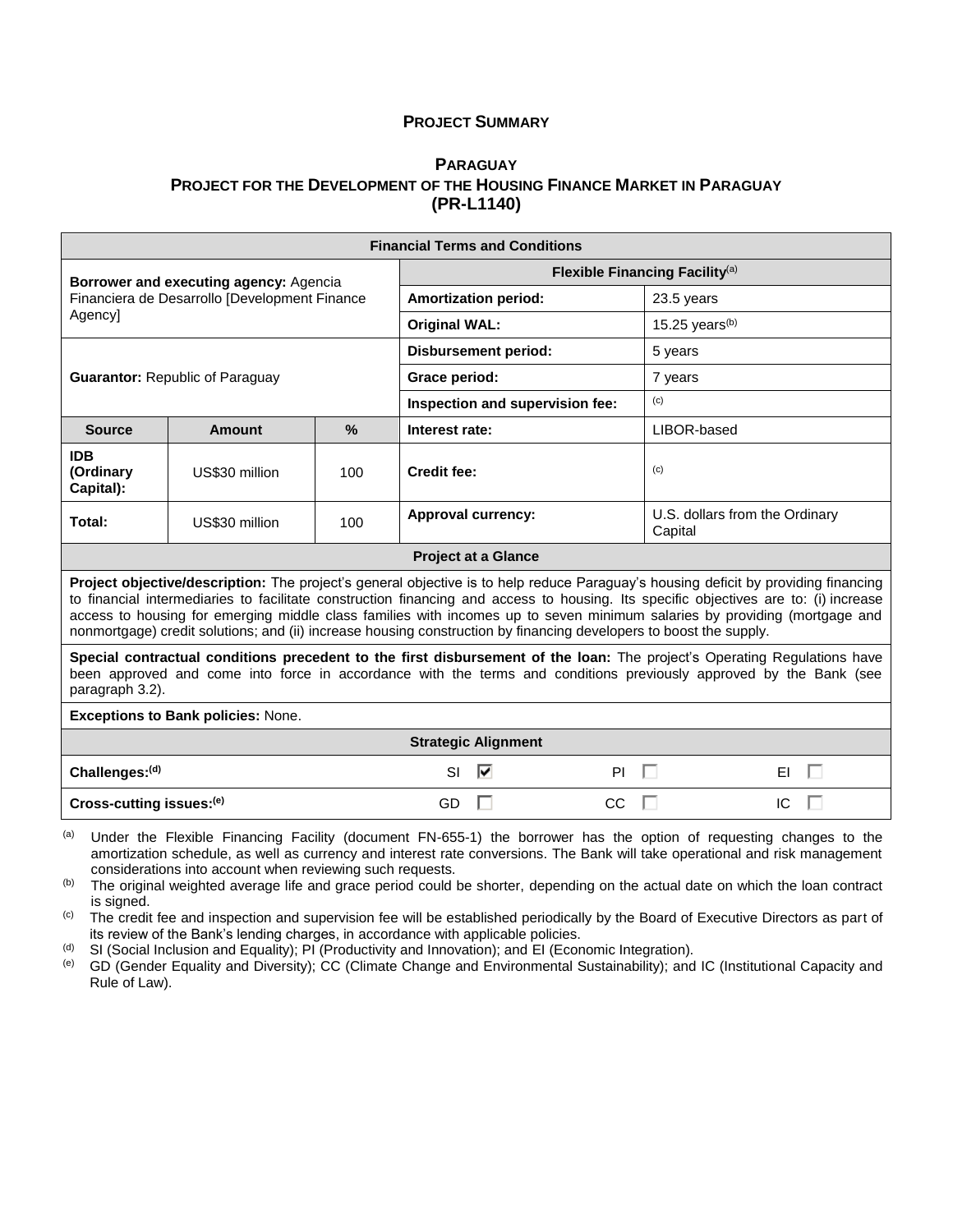## **I. PROJECT DESCRIPTION AND RESULTS MONITORING**

## **A. Background, problem addressed, and rationale**

- 1.1 **Macroeconomic considerations.** Over the last 10 years, Paraguay has been characterized by a combination of economic stability and growth. Between 2005 and 2015, Paraguay grew at an average annual rate of 4.8%, spurred by the agroindustrial and services sectors, achieving per capita gross domestic product of US\$4,000 in 2015, representing 48% of the region's average.<sup>1</sup> At the same time, total poverty nationwide exhibited a sustained downward trend, falling from 41.2% in 2007 to 22.2% in 2015.<sup>2</sup> In fiscal terms, after eight years of surpluses, the 2012 recession initiated a series of fiscal deficits that reached 1.8% of GDP in 2015.<sup>3</sup> To mitigate the growing deficit, the Fiscal Responsibility Law was enacted in 2013, establishing a 1.5% of GDP limit on the fiscal deficit in the preparation and approval of the country's General Budget. The Ministry of Finance projects that the 2018 fiscal debit will be held to about 0.5% of GDP.<sup>4</sup> Public debt in 2015 was 19.7% of GDP, below Argentina, Uruguay, and Brazil and above Chile. The growth outlook in 2016 points to a moderate rate of 3%<sup>5</sup> and analysis of the behavior of the Paraguayan economy between now and 2020 indicates a stable growth trajectory with annual economic growth averaging 3.5% and inflation rates anchored to the target rate of 4.5%.
- 1.2 **Growth and population distribution.** The country's total population is 6.9 million inhabitants.<sup>6</sup> During the decade 1992-2002, the population grew at an average rate of 2.2% per year, lower than the previous decade's rate of 3.2%. The growth rate in the decade 2002-2012 is estimated to have been 2.6%.<sup>7</sup> The population is mostly young, with 59% under 29 and 30% under 14,<sup>8</sup> indicating that there will be significantly increased pressure on services, housing, and job opportunities in upcoming years. Ninety-seven percent of the population lives in the eastern region, which covers 40% of Paraguay's territory. The remaining 3% live in the western region, which covers 60% of the country.<sup>9</sup>
- 1.3 During the period 1950-2012, Paraguay experienced a process of urbanization, with the urban population growing from 35% in 1950 to 67% in 2012.<sup>10</sup> The cities to which the rural population migrated were the Asunción Metropolitan Area (AMA),<sup>11</sup>

<sup>1</sup> International Monetary Fund (IMF) - World Economic Outlook, April 2016.

<sup>&</sup>lt;sup>2</sup> Principal Poverty and Income Distribution Results, 2015. Statistics, Survey, and Census Bureau (DGEEC).

<sup>3</sup> Ministry of Finance – Financial Situation, December 2015.

<sup>&</sup>lt;sup>4</sup> Public finances report of the Republic of Paraguay 2016, Ministry of Finance.

<sup>5</sup> Estimated 2016 GDP, April 2016, Central Bank of Paraguay (BCP).

<sup>&</sup>lt;sup>6</sup> Tryptic – 2015 Permanent Household Survey (EPH), DGEEC Publications.

<sup>7</sup> In-house calculation based on information in the document *Evolución de la Población Total del Período 1950˗2002* and the 2012 EPH.

<sup>8</sup> In-house calculation based in information from the *Proyección de la Población Nacional, Áreas Urbana y Rural por Sexo y Edad*, 2000-2025. 2015 Revision.

<sup>9</sup> In-house calculation based on information from the 2014 Statistical Yearbook. DGEEC.

<sup>10</sup> *Ciudades intermedias y sustentabilidad urbana en Paraguay*, Vázquez, F.

<sup>&</sup>lt;sup>11</sup> This is the metropolitan area formed by the capital city of Paraguay, Asunción, with the cities on the periphery: Luque, Fernando de la Mora, San Lorenzo, Lambaré, Mariano Roque Alonso, Ñemby, Capiatá, Limpio, San Antonio, Villa Elisa, Itauguá, and Ypacaraí.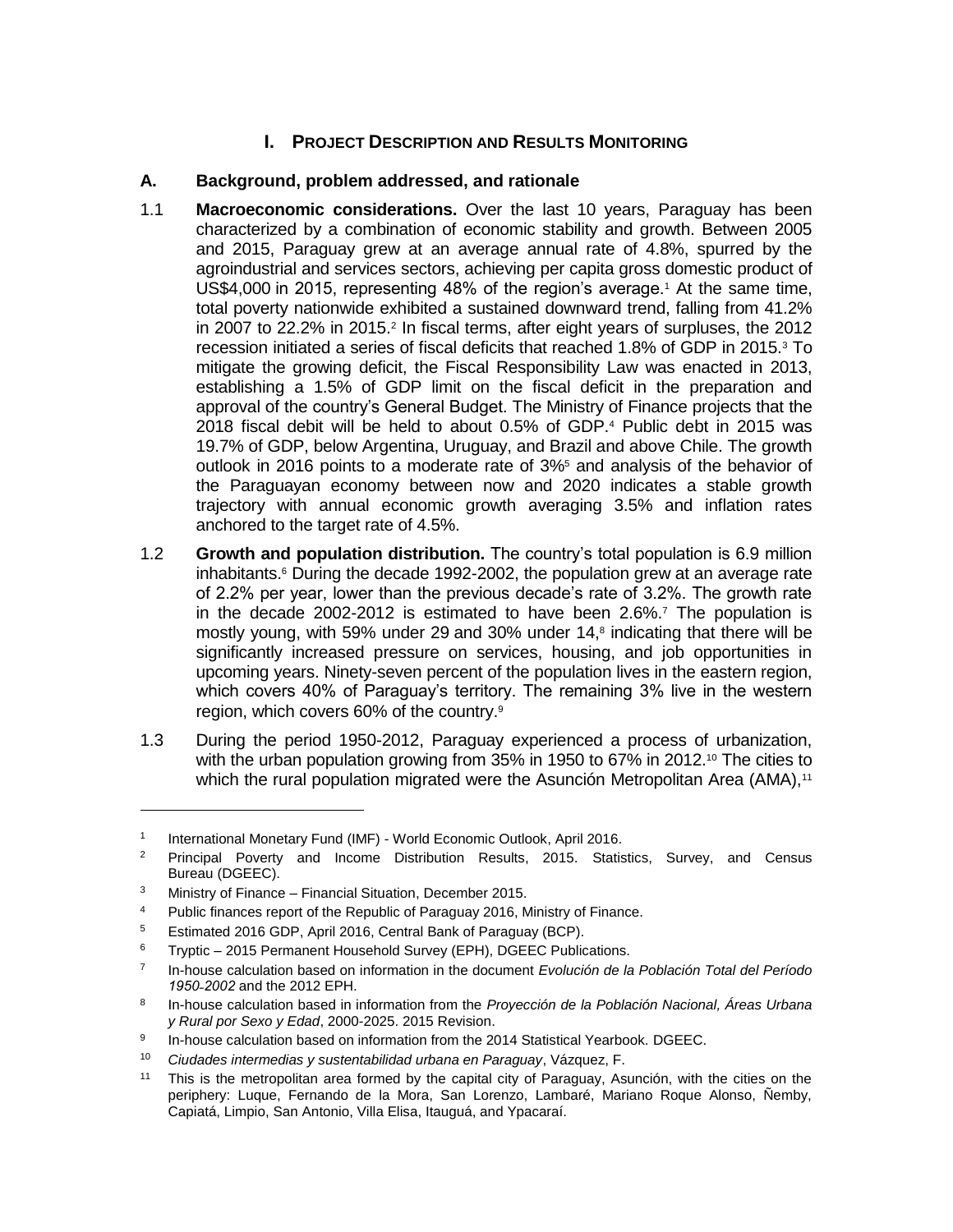Encarnación, Ciudad del Este, and more recently other departmental capitals. Asunción, Paraguay's capital city, and its metropolitan area, is the country's largest and most populated urban agglomeration with some 2.5 million inhabitants. The AMA is very important in terms of urban development and housing because 36% of the country's population lives there.

- 1.4 **Housing deficit.** The country's economic and demographic growth in the last decade has produced a very dynamic real estate market with rising prices. However, it is concentrated among the sectors with greater buying power. The Plan Nacional de Hábitat y Vivienda [National Habitat and Housing Plan] (PLANHAVI)<sup>12</sup> estimated a total deficit of 1,324,634 homes in Paraguay for 2015, representing about 74% of the country's total households.<sup>13</sup> Of the total deficit, 13% is quantitative (demand for 155,800 homes) while 87% is qualitative (demand to expand and/or improve). It is estimated that 70% of the qualitative deficit corresponds to the demand for improvements. 14
- 1.5 In conclusion, the quantitative deficit in the housing market is exacerbated because Paraguay characteristically has: (i) a high rate of annual demographic growth; (ii) a sustained process of urbanization; and (iii) a population structure that is mostly young, leading to a high rate of new households being formed.<sup>15</sup> These three elements have been producing sustained demand for new homes in all socioeconomic strata, particularly in urban centers, with demand highly concentrated in the AMA. The housing deficit increases as a consequence of demographic growth at an estimated rate of 2% per year.
- 1.6 **Causes of the problem.** The fundamental causes of the housing deficit should be sought in the population's limited ability to save (poverty) and the absence of a financial system that provides sufficient mortgage credit to the population and appropriate credit to housing promoters or developers.<sup>16</sup>
- 1.7 The 2015 Encuesta Permanente de Hogares [Permanent Household Survey] (EPH)<sup>17</sup> estimates that 22.2% of the population lives below the poverty line, although this percentage is higher among the rural population (32.49%) than the urban population (15.44%). The population's distribution by income deciles indicates that the first four deciles are on the edge of or below the absolute poverty line and families may thus find it difficult to save after covering their consumption needs. The personal savings rate does not become positive until the  $7<sup>th</sup>$  income

<sup>12</sup> SENAVITAT. [PLANHAVI.](http://www.senavitat.gov.py/blog/publicaciones/plan-nacional-de-habitat-y-vivienda-planhavi/)

<sup>13</sup> [Statistics, Survey, and Census Bureau. EPH 2015.](http://www.dgeec.gov.py/Publicaciones/Biblioteca/EPH/EPH2015/0.Triptico%20EPH%202015%20total%20pais.pdf)

<sup>14</sup> SENAVITAT. [PLANHAVI.](http://www.senavitat.gov.py/blog/publicaciones/plan-nacional-de-habitat-y-vivienda-planhavi/)

<sup>&</sup>lt;sup>15</sup> The population under 15 represents 31.92% of the total population and, at the other extreme, the population over 64 represents 5.55%. The fertility rate is 2.70% (2012), which is high in comparison with neighboring or nearby countries such as Argentina 2.30%, Uruguay 2.00%, Colombia 1.90%, Chile 1.80%, and Brazil 1.80% (source: DGEEC and World Development Indicators).

<sup>&</sup>lt;sup>16</sup> Other structural factors (such as low population density/relative abundance of land, poor land use planning in the urban model combined with accelerated concentration of the population) or institutional factors (such as the slow operation of mortgage closings or the registration and titling apparatus), are additional difficulties, but they have not reined in the production and sale of homes to the same extent, that is, these favors have a greater impact on the quality of the city's development and on transaction costs.

<sup>17</sup> DGEEC. *[Principal Poverty and Income Distribution Results. EPH 2015.](http://www.dgeec.gov.py/Publicaciones/Biblioteca/eph2015/Boletin%20de%20pobreza%202015.pdf)*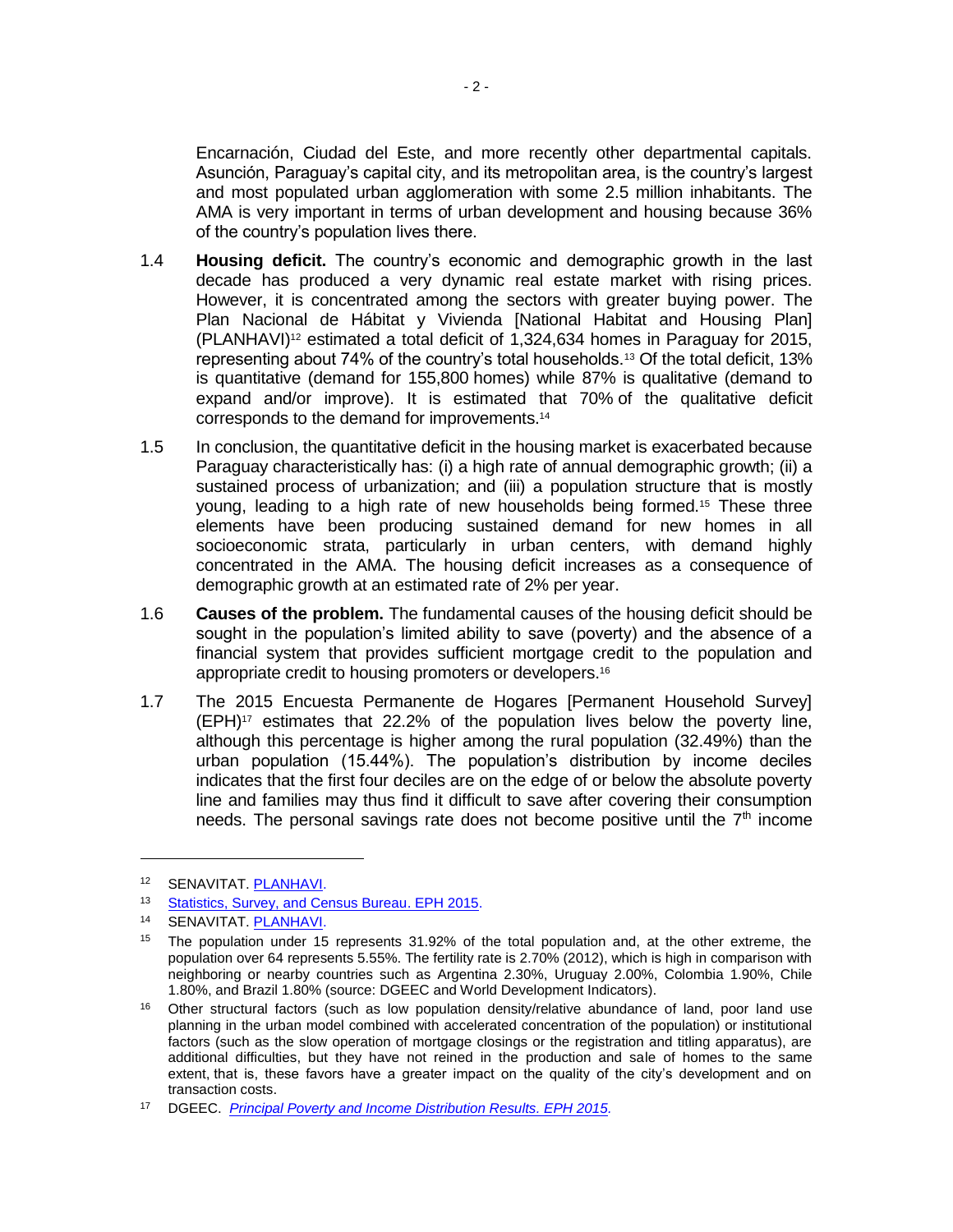distribution decline.<sup>18</sup> It is noteworthy that only the population between the  $7<sup>th</sup>$  and 10<sup>th</sup> income distribution deciles exceeds the monthly minimum salary of G 1,824,055 (equivalent to US\$326). This obviously speaks to the profound inequality in the distribution of income in Paraguay, which is [endemic](http://www.iadb.org/es/investigacion-y-datos/pobreza,7526.html) in the region in any case.

- 1.8 Given its size, not only is the purchase of a home the most important investment decision most of the population makes, the ability to make that decision is also critically dependent on the availability of credit. Based on income distribution in Paraguay, according to the 2015 EPH,<sup>19</sup> only 40% of urban families receive monthly income above US\$1,305, which would allow them to commit, for example, to making mortgage payments of US\$40,000 over 20 years.<sup>20</sup> This means that the demand for credit provided by the banks is exclusively concentrated in the high income segments of the population, and the rest of the population needs financing with interest rates and payment terms tailored to their income flows.<sup>21</sup>
- 1.9 The limited supply of credit in the housing market is coupled with families' limited ability to save/purchase. Indeed, the other central cause for the persistent housing deficit lies in the Paraguayan financial system, which, like others in the region, has limited lending capacity. The supervised system consists of 17 banks and 11 finance companies.<sup>22</sup> Bank assets in May 2016 (US\$19.2 billion) represent 96.0% of the system's total assets. The Paraguayan financial system is relatively liquid but lacks depth.<sup>23</sup> Of total bank assets, 64% (US\$12.2 billion) corresponds to the loan portfolio. The banking portfolio is distributed primarily among agriculture (23.4%), wholesale trade (15.7%), and consumer goods (14.1%), while the housing portfolio accounts for only 2.7%. On average, this portfolio's delinquency rate is 3.06% in the private banking system.<sup>24</sup>
- 1.10 The principal reason for the banking sector's limited attention to the demand for housing credit is that it has limited medium- and long-term funding. This reflects structural factors such as the low level of long-term deposits, insufficient leveraging of those deposits, and an insignificant presence of money, debt, and capital

 $\overline{a}$ 

<sup>18</sup> Galdeman, N. *A Comparison of Saving Rates: Micro Evidence from Seventeen Latin American and Caribbean Countries* (IDB Working Paper Series IDB-WP-602). July 2015.

<sup>19</sup> DGEEC*. [Principal Poverty and Income Distribution Results](http://www.dgeec.gov.py/Publicaciones/Biblioteca/eph2015/Boletin%20de%20pobreza%202015.pdf) – Permanent Household Survey (EPH) 2015.*

 $20$  In-house calculations, assuming a maximum of 30% of income for the mortgage and an annual interest rate of 10%. That loan, at the constructed mean per meter price in the urban area could be used to purchase a home of between 60 and 75 square meters (loan to value between 80 and 100).

<sup>&</sup>lt;sup>21</sup> For example, according to the 2015 EPH, the average family income in the 10<sup>th</sup> decile of the income scale was approximately US\$4,617 while the average in the 7th to 9th deciles (to be served by the project) is US\$1,650. This indicates a significant income gap and the need for this sector to be served by a program that promotes access to housing.

<sup>&</sup>lt;sup>22</sup> The Superintendency of Banks of the BCP regulates and supervises most of the financial system. Unlike banks, finance companies have less regulatory capital and are financial intermediaries that do not offer current accounts and do not engage in foreign trade transactions.

<sup>&</sup>lt;sup>23</sup> The ratio of liquid assets to total assets in the system is 23% compared to 21% for Latin America and the Caribbean. In contrast, domestic credit provided by the Paraguayan financial sector amounted to 46% for 2016 (BCP Statistical and Financial Bulletin – May 2016) compared to 80% for the average in Latin America (World Development Indicators – July 2016).

<sup>&</sup>lt;sup>24</sup> BCP: Statistical and Financial Bulletin. Data as of 30 May 2016.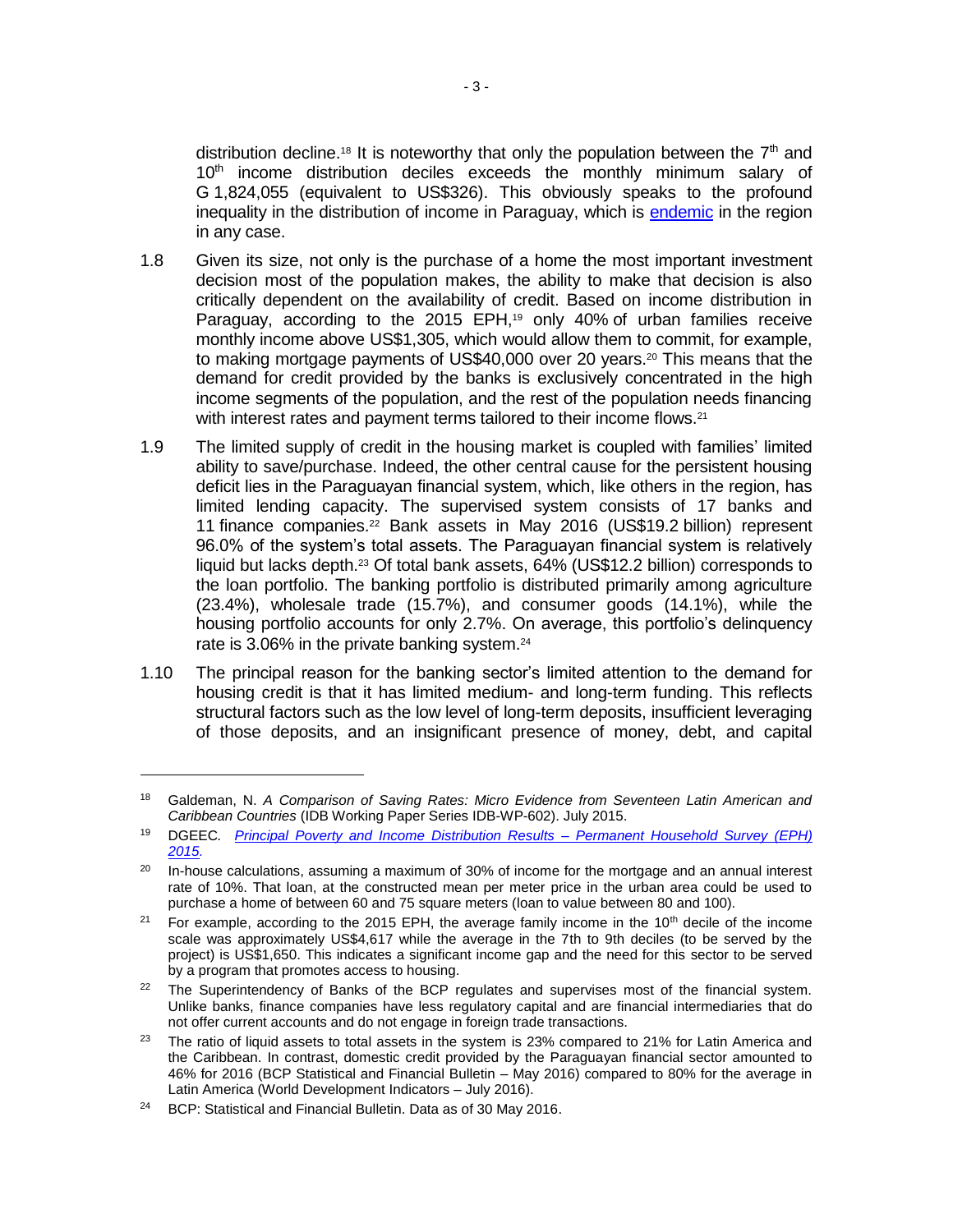markets (see: **[BCP Financial Indicators Report 04/2016\)](https://www.bcp.gov.py/indicadores-financieros-mensual-i363)**. Added to this is the incipient development of institutional investors needing to make long-term investments (pension fund administrators or life insurance companies). Paraguay has not implemented reforms in its pension systems to promote privatized management based on funds accumulated in individual accounts under a system that provides incentives for the proper management of funds and their accumulation over time. This deprives the country of important sources of funds to invest in long-term financial instruments, as has occurred in other countries of the region. In addition, the various institutions that manage pensions, like the Instituto de Previsión Social [Social Security Institute] (IPS) and pension funds,<sup>25</sup> do not have an institution that is responsible for regulating/supervising the system or appropriate investment rules, a deficiency that has not helped to produce conditions favorable to the investment of reserves. The fact that these retirement and pension funds were created by different laws also makes it difficult to coordinate among them.<sup>26</sup>

- 1.11 All these factors affect the ability to finance private investment in long-term assets and the system's inability to respond to the demand for housing credit is paradigmatic. The mortgage portfolio is small compared to that of other countries in the region: Paraguay 2.7%<sup>27</sup> compared to Colombia 13%,<sup>28</sup> Peru 15%<sup>29</sup> and Chile 25%.<sup>30</sup> Beyond the housing problem, an examination of the financial system's total portfolio by terms shows that 81.4% of the loan portfolio is concentrated in terms up to one year, 11.8% have terms between one and three years, and only 7% of the total have longer terms.<sup>31</sup> Naturally, low maturity transformation is not due only to the effect of the mismatch between balance sheet liabilities and assets, it also has to do with the relative perception of risk with respect to real estate and/or long-term credit in a country where banking crises are still retained in the sector's institutional memory (1995-2002).
- 1.12 On the housing supply side, in the absence of mortgage credit for the majority of the population (middle and lower class), the supply of homes is concentrated among those with the highest incomes, with payment in advance of or based on progress made in construction. The country has not developed direct financing for housing developers because they self-finance their projects or obtain funds backed by personal or corporate collateral and not a personal property security interest on the final value of their projects. This in turn has foreseeable consequences: (i) the supply is concentrated in single family homes on large lots, impacting urban land use and density; (ii) for the middle and lower middle class the supply is very limited and far removed from the urban centers, increasingly so as the price of land has

<sup>&</sup>lt;sup>25</sup> The funds manage pensions for specific types of employees who do not contribute to the IPS but rather to different pension systems (public employees pension plan, retirement and pensions fund for bank employees and the like, etc.).

 $26$  El sistema de pensiones de Paraguay, Bernardo. N and Ortiz, E., CADEP, 2014.

<sup>27</sup> See: BCP – [Statistical Bulletins.](https://www.bcp.gov.py/boletines-estadisticos-i62)

<sup>&</sup>lt;sup>28</sup> [Financial Superintendency of Colombia -](https://www.superfinanciera.gov.co/jsp/loader.jsf?lServicio=Publicaciones&lTipo=publicaciones&lFuncion=loadContenidoPublicacion&id=60950) Evolution of the Loan Portfolio.

<sup>&</sup>lt;sup>29</sup> [Superintendency of Banks, Insurance, and Pension Fund Administrators –](http://www.sbs.gob.pe/app/stats/EstadisticaBoletinEstadistico.asp?p=13) Evolution of the Financial [System.](http://www.sbs.gob.pe/app/stats/EstadisticaBoletinEstadistico.asp?p=13)

<sup>30</sup> [Superintendency of Banks and Financial Institutions of Chile –](http://www.sbif.cl/sbifweb/servlet/InfoFinanciera?indice=C.D.A&idContenido=15122) Information on Housing Finance.

<sup>31</sup> See: BCP – [Statistical Bulletins.](https://www.bcp.gov.py/boletines-estadisticos-i62)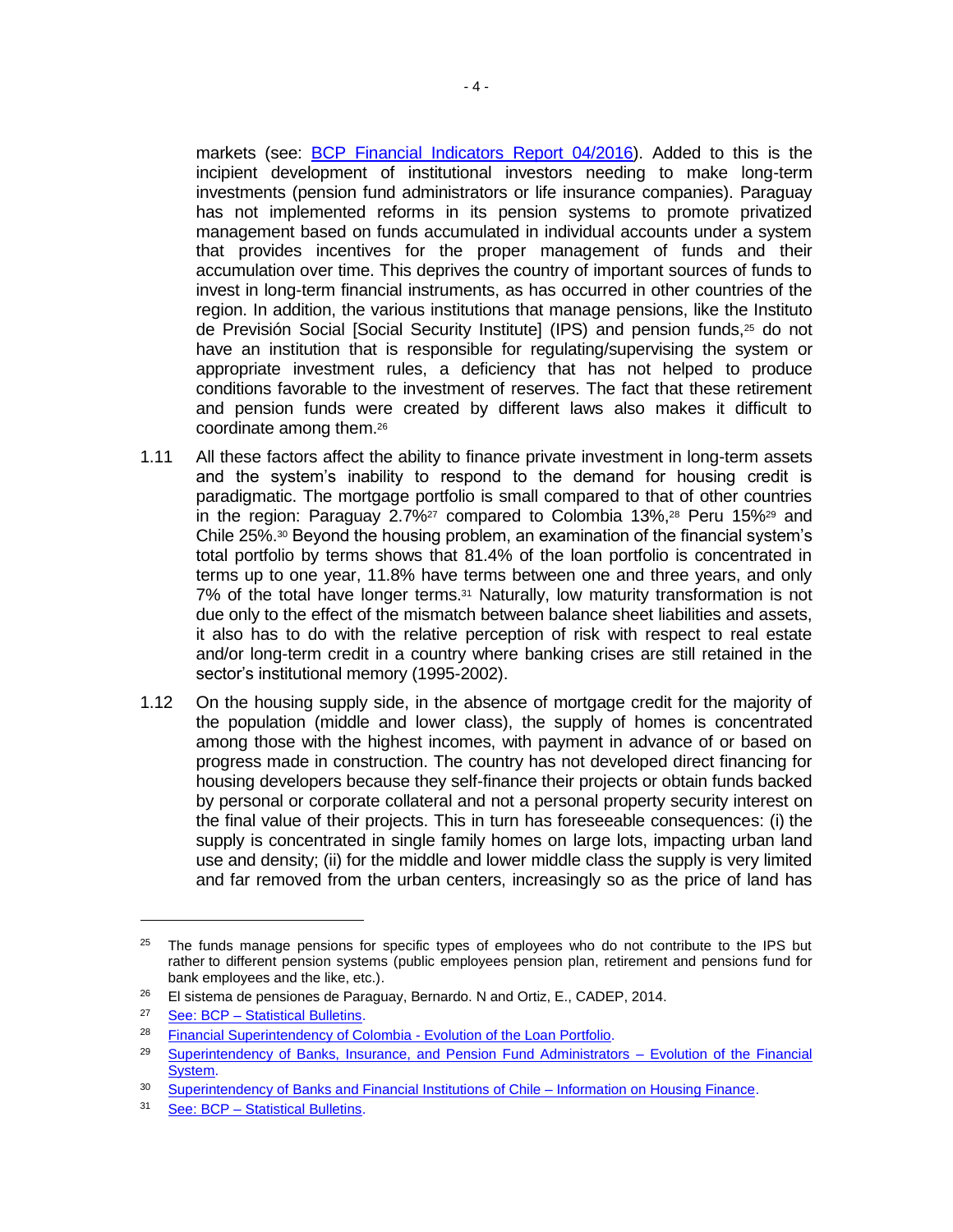been increasing in the boom years, supported by large demand in these sectors; (iii) for the majority of the population the housing solution means improving and expanding existing homes; and (iv) the housing supply rarely produces high-rise or higher density housing with suitable (price per  $m<sup>2</sup>$  and area) characteristics for the middle class, so that the builder's investment is higher and the commercial risks are higher as well.

- 1.13 **Need for bridge credit.** The lack of financing in the housing market is evident both in terms of credit to families and the supply of credit available to housing developers. Recently a focus group that the IDB conducted with housing developers and intermediary financial institutions (IFIs) in Paraguay confirmed that: (i) there is no supply of credit specifically designed for the housing promotion business, with conditions structured based on the flows and returns of each project; (ii) currently developers may only have access to personal or business credit products backed by personal and/or corporate collateral; and (iii) under current conditions the credit supply for the sector is at a rate between 16% and 18%. All this hampers the viability of a business model that must be supported by large investments with lower margins than those for individual homes, and ends up limiting the ability of entrepreneurs to provide new housing.<sup>32</sup>
- 1.14 Credit for housing developers or bridge credit is understood to mean medium-term financing for housing developers, promoters, and builders, whose objective is to build multifamily buildings, developments, and/or residential complexes. Although it may take different forms, it must have some minimum characteristics to be useful, such as: (i) partial financing of the project, with an advance; (ii) medium-term financing (usually up to 36 months); (iii) disbursement as progress is made in construction; and (iv) use as a bridge for amortizing the loan as each of the housing units is sold. It is important to note that in order for housing developers, promoters, and builders to be able to access bridge credit they must meet certain minimum requirements such as licenses, permits, and project authorizations, and a guarantee on the land where the project will be built.
- 1.15 There are several experiences in the use of this financial instrument in the region. The most successful cases include the Sociedad Hipotecaria Federal [Federal Mortgage Society] (SHF) in Mexico, which has channeled medium-term (two to three years) loans to housing developers for building residential complexes, purchasing commercial equipment, and improving groups of homes. SHF funds finance between 25% and 30% of the value of each project, while the developer finances the difference by providing the land (up to 20% of the project's value) and income from the advance sale of homes. In addition, SHF has a product whereby it guarantees the timely payment of housing developers who obtain loans from the commercial banking system. This product enhances the quality of the portfolio of construction loans granted by financial intermediaries, reducing credit risk and incentivizing credit in the sector.
- 1.16 **Recent public policy efforts.** Since 1990 the Paraguayan government has been channeling direct subsidies supporting the demand for housing among low-income sectors, with monthly family income up to five minimum salaries, initially through

 $32$  IDB. Focus group with financial institutions and developers, 31 May 2016.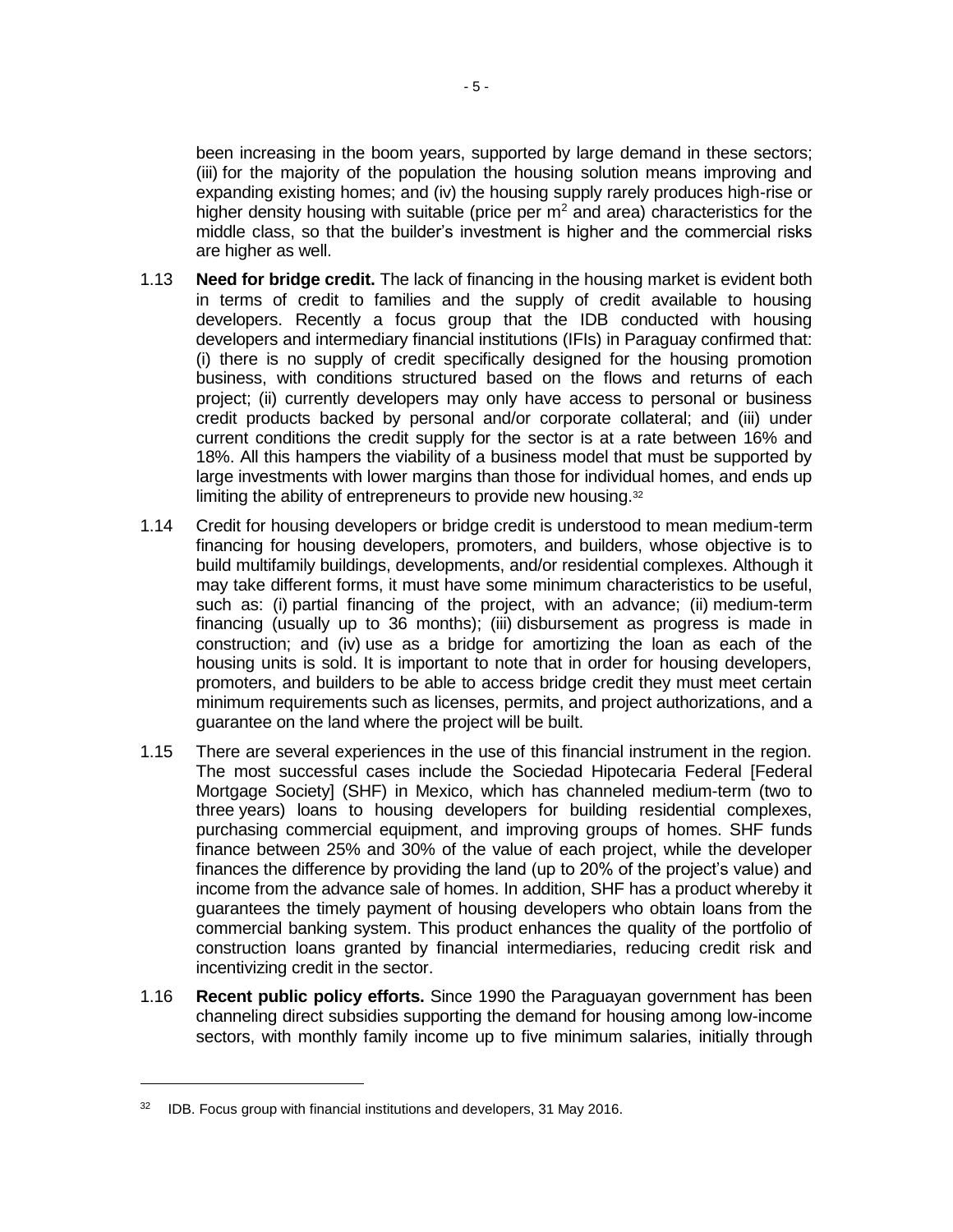the Consejo Nacional de la Vivienda [National Housing Council] (CONAVI) and since 2010 through the Secretaría Nacional de la Vivienda y el Hábitat [National Secretariat for Housing and Habitat] (SENAVITAT).<sup>33</sup> The main program<sup>34</sup> promoted by the SENAVITAT is the Fondo Nacional de Vivienda Social [National Low-income Housing Fund] (FONAVIS). It was created in 2009 to carry out a medium- and long-term government housing policy to provide access to housing for families with limited resources in the poor, extremely poor, and lower middle class strata (up to five minimum salaries of family income). This program offers different types of housing solutions such as: (i) home purchase; (ii) construction on one's own lot; and (iii) housing complexes or developments for organized groups. Based on family income, four levels of subsidies<sup>35</sup> are established for these solutions, ranging from 15% to 95% of the maximum amounts of investment in construction and land for each income level. The budget for this program in 2016 is US\$54 million, which represents 38% of the total budget allocated to SENAVITAT.

- 1.17 **Recent efforts in middle income sectors.** Since 2006, the Government of Paraguay has been channeling financing for housing through the Agencia Financiera de Desarrollo [Development Finance Agency] (AFD), through first-tier private and state commercial banks. As of March 2016, more than 90% of the IFIs' available funds for financing mortgage credit for housing depends on the availability of funds from the AFD. These funds allow the IFIs to offer financing conditions that would not be available if the banking system had to rely on its own resources.<sup>36</sup>
- 1.18 **The Development Finance Agency.** The AFD is an autonomous, autarchic legal entity under public law. Its mission is to promote economic development and job creation by channeling medium- and long-term financing to the private sector through eligible IFIs.37,<sup>38</sup> It currently has 40 eligible IFIs (13 banks, 7 finance companies, 1 public financial entity, 12 multipurpose and savings cooperatives, and 7 multipurpose and production cooperatives). From June 2006 to June 2016, the AFD placed US\$1.165 billion in the form of 54,710 loans in sectors including agriculture, industry, and housing.
- 1.19 The AFD's sectoral strategic objectives include development of the middle-class housing market.<sup>39</sup> It offers eligible IFIs three funding lines for housing credit with

 $\overline{a}$ 

<sup>33</sup> The SENAVITAT replaced CONAVI in 2010. Its objective is "the management and implementation of policy on housing and related infrastructure for utilities, roads, and transportation, allowing universal access to decent housing, particularly for families with limited resources."

<sup>&</sup>lt;sup>34</sup> The SENAVITAT has 10 housing programs: FONAVIS, Vy'a Renda, Pueblos Originarios, Viviendas Económicas, Coordinadora Ejecutiva para la Reforma Agraria (CEPRA), Programa de Crédito Hipotecario, Fondo de Crédito para Cooperativas (FONCOOP), Che Tapyi, Mercosur Róga – Fondo para la Convergencia Estructural del Mercosur (FOCEM), Atención a Repatriados (Mi país, mi casa).

<sup>35</sup> Level 1: between 3.5 and 5 minimum salaries (15% subsidy); Level 2: between 2 and 3.4 minimum salaries (40% subsidy); Level 3: between 1 and 1.9 minimum salaries (70% subsidy) and Level 4: less than one minimum salaries (95% subsidy).

<sup>&</sup>lt;sup>36</sup> Information from the following banks: Itaú, Amambay, Visión, and Familiar in Paraguay, May 2016.

<sup>&</sup>lt;sup>37</sup> Law 2640 creating the AFD, 21 July 2005.

<sup>&</sup>lt;sup>38</sup> All eligible IFIs are regulated and supervised either by the BCP in the case of banks and finance companies or the Instituto Nacional de Cooperativismo del Paraguay [National Institute of Cooperativismo] (INCOOP) in the case of cooperatives.

<sup>39</sup> 2016-2018 AFD Strategic Plan.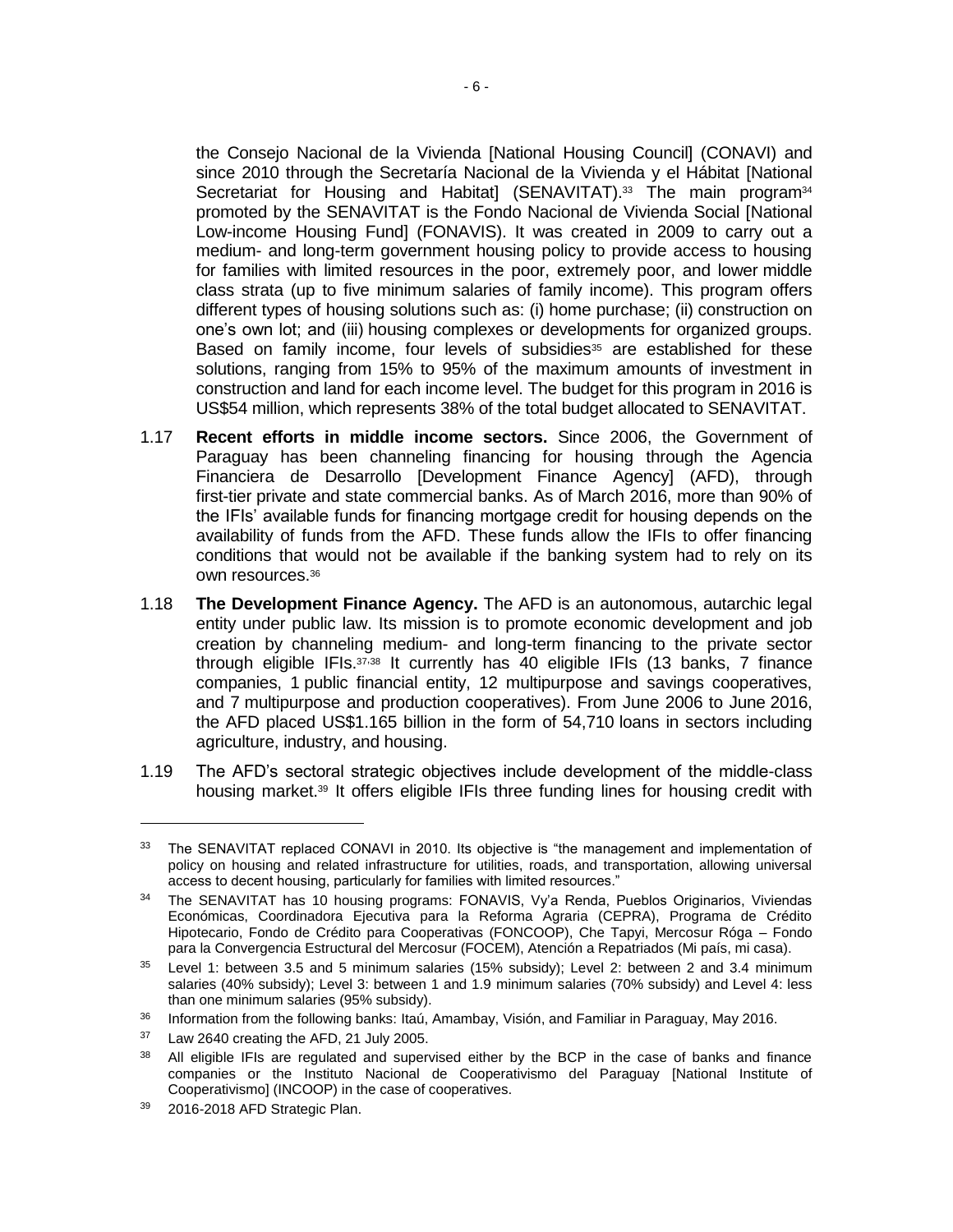terms up to 20 years: *Mi Casa* [My House] and *Mi Primera Casa* [My First House] (as part of their regular offering) and since 2015, *Primera Vivienda* [First Home] (a pilot credit line). The following table details the offerings:

| <b>AFD</b><br>product          | <b>Special</b><br>conditions                                                                      | <b>Percentage</b><br>to be granted | Cap<br>(US\$<br>thousands)                                                                          | Use of funds                                                                    | <b>AFD</b><br>rate to<br><b>IFI</b> | End rate to<br>user<br>(average) |
|--------------------------------|---------------------------------------------------------------------------------------------------|------------------------------------|-----------------------------------------------------------------------------------------------------|---------------------------------------------------------------------------------|-------------------------------------|----------------------------------|
| Mi Casa                        | Up to $30\%$ of<br>family income                                                                  | 80% of the<br>guarantee            | 120                                                                                                 | Purchase,<br>construction (not<br>purchase of land)                             | 8.25%                               | 11.50% (free<br>rate)            |
| Mi Primera<br>Casa             | Income up to five<br>minimum<br>salaries. Up to<br>25% of family<br>income                        | $100\%$ of<br>the<br>guarantee     | 45                                                                                                  | Purchase,<br>construction<br>(purchase of land<br>for up to 30% of<br>the loan) | 5.50%                               | $10\%$ (cap)                     |
| Primera<br>Vivienda<br>(pilot) | Income up to five<br>minimum<br>salaries. Up to<br>30% of head of<br>household +<br>spouse income | 100% of<br>the<br>guarantee        | 46<br>(from 1 to 4<br>minimum<br>salaries)<br>55<br>(more than 4)<br>to $5$<br>minimum<br>salaries) | Purchase,<br>construction<br>(purchase of land<br>for up to 35% of<br>the loan) | 4.50%<br>5.50%                      | 7.50% (cap)<br>$9.50\%$ (cap)    |

**Table 1. AFD products for housing finance**

- 1.20 The pilot program *Primera Vivienda* emerged in 2015 as an AFD effort to outline a financing solution for the middle class to address the growing housing deficit. As seen in the above table, its principal attribute is that the AFD channels funds to the IFIs at an adjusted interest rate, starting at 4.5%, allowing the IFIs to offer families loans under more favorable conditions. The results of this pilot program make it possible to consider creating a mortgage loan offering targeting income levels whose demands have not been met to date. As of April 2016, 718 operations had been approved for a total of US\$22.5 million, and there is significant demand for these loans. The AFD proposes to relaunch *Primera Vivienda* as part of its regular loan offerings, merging it with *Mi Primera Casa* and incorporating the lessons learned from the pilot program: (i) an increased housing supply for the middle class must be promoted in the AMA; (ii) caps on the product should limit the loan amount but not the value of the home; and (iii) more than the interest rate, what is important for families is the availability of funding and adequate housing.
- <span id="page-11-0"></span>1.21 Although the AFD does not currently have a specific product for channeling bridge credit to developers, two of its business lending lines, *Propymes* and *Procrecer*, would be available to fund operations of this kind, although they have rarely been used for this purpose. In addition, the nature of these products is not adapted to the normal investment profile of a housing developer (high initial investment in land and construction, and buyers who need long-term financing). For this reason, the AFD, in coordination with SENAVITAT and Ministry of Finance authorities, has begun talks with the IFIs to explore the possibility of implementing financing that is better suited to the developers' needs. The Bank will support the AFD in the design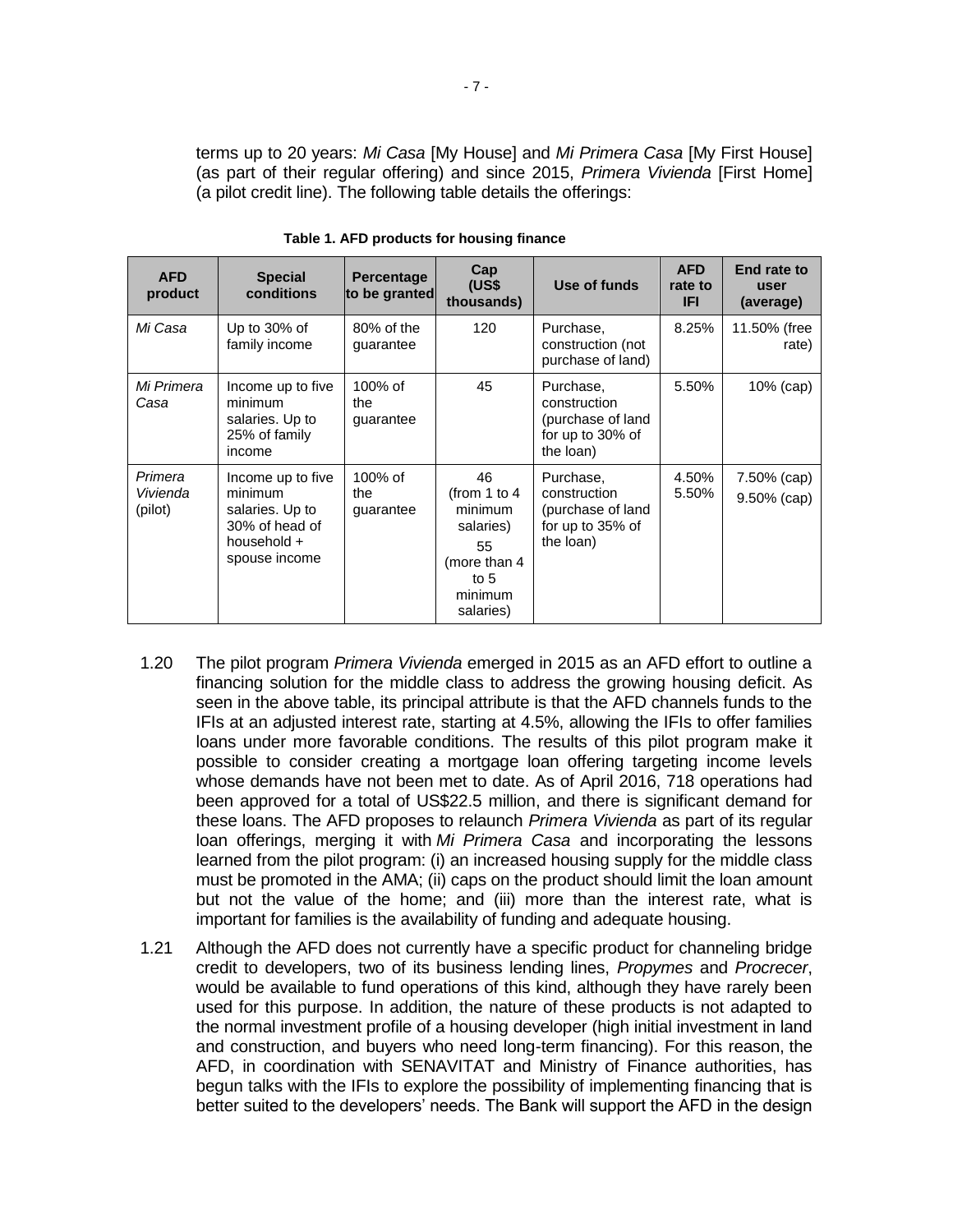of that product by: (i) providing technical assistance adapting experiences in other countries of the region;<sup>40</sup> and (ii) training loan officers in the process and monitoring of new financial products (CT/Intra: [ATN/OC-15687-PR\)](http://www.iadb.org/en/projects/project-description-title,1303.html?id=PR-T1226).

- 1.22 Lastly, the Congress recently approved the Law on the Promotion of Housing and Land Development,<sup>41</sup> which seeks to quarantee access to housing for low- and middle-income families, contribute with city planning, and reduce expansion of the urban footprint through densification. Although the law is broad and its enabling regulations will detail its implementation, it does establish key guidelines for the sector such as: (i) empowering SENAVITAT to coordinate and facilitate the participation of the sector's various public and private actors; (ii) seeking to boost the private supply of housing for the middle class; (iii) ensuring long-term funding; (iv) seeking to increase housing demand through an incentives system based on a model of savings  $+$  subsidy  $+$  loans; and (v) promoting the active participation of the financial system.
- 1.23 The new legal framework, coordination among the actors involved, and lessons learned from the *Primera Vivienda* pilot program are the centerpieces of the proposed intervention. The project would: (i) recalibrate the parameters of the *Primera Vivienda* product by incorporating the lessons from the pilot and adapting it to the new reality of prices per square meter; (ii) modify eligibility so that the offering is directed to producing the target housing; (iii) provide the AFD with sufficient funding to meet the demand; and (iv) supplement the intervention on the demand side by designing and offering a new financing product (guarantee or loan) for developers (see paragraph [1.21\)](#page-11-0), in order to promote the construction of housing appropriate to the demand.<sup>42</sup>
- 1.24 **Solution proposed in the context of the Bank's relationship with the AFD.** The operation is in line with the new law mentioned above, injecting financial resources to develop supply and demand in the housing market. The Bank's support of the AFD will allow it to: (i) incorporate the lessons learned from the *Primera Vivienda* pilot in its regular offering of housing loans; (ii) increase its ability to offer mortgage and nonmortgage credit solutions to middle class families;<sup>43</sup> and (iii) develop and fund a new loan product for developers. Ultimately, the project also seeks to contribute to the legal objective of building credibility and confidence in the existence of actual housing demand and to help modernize the housing supply so that it serves the orderly growth of Paraguay's cities.
- 1.25 This operation thus represents a new development in terms of the support provided to the AFD through the Conditional Credit Line for Investment Products

 $\overline{a}$ 

<sup>&</sup>lt;sup>40</sup> The services of an individual consultant have been contracted for the purpose and charged to the operation's budget.

<sup>41</sup> Law 5638 of 22 June 2016.

 $42$  Finally, these interventions may lead to a critical mass or volume of mortgage portfolio in the banks, allowing for the search for funding alternatives such as issuing mortgage guarantee bonds or other similar schemes.

<sup>43</sup> The Technical Planning Secretariat for Economic and Social Development defines the middle class in Paraguay as constituting persons with monthly family income of US\$1,350 to US\$6,000, which is equivalent to a range of 4 to 18 minimum salaries and corresponds to income deciles 7, 8, 9, and part of 10 (decile 10 has monthly income of over US\$4,300).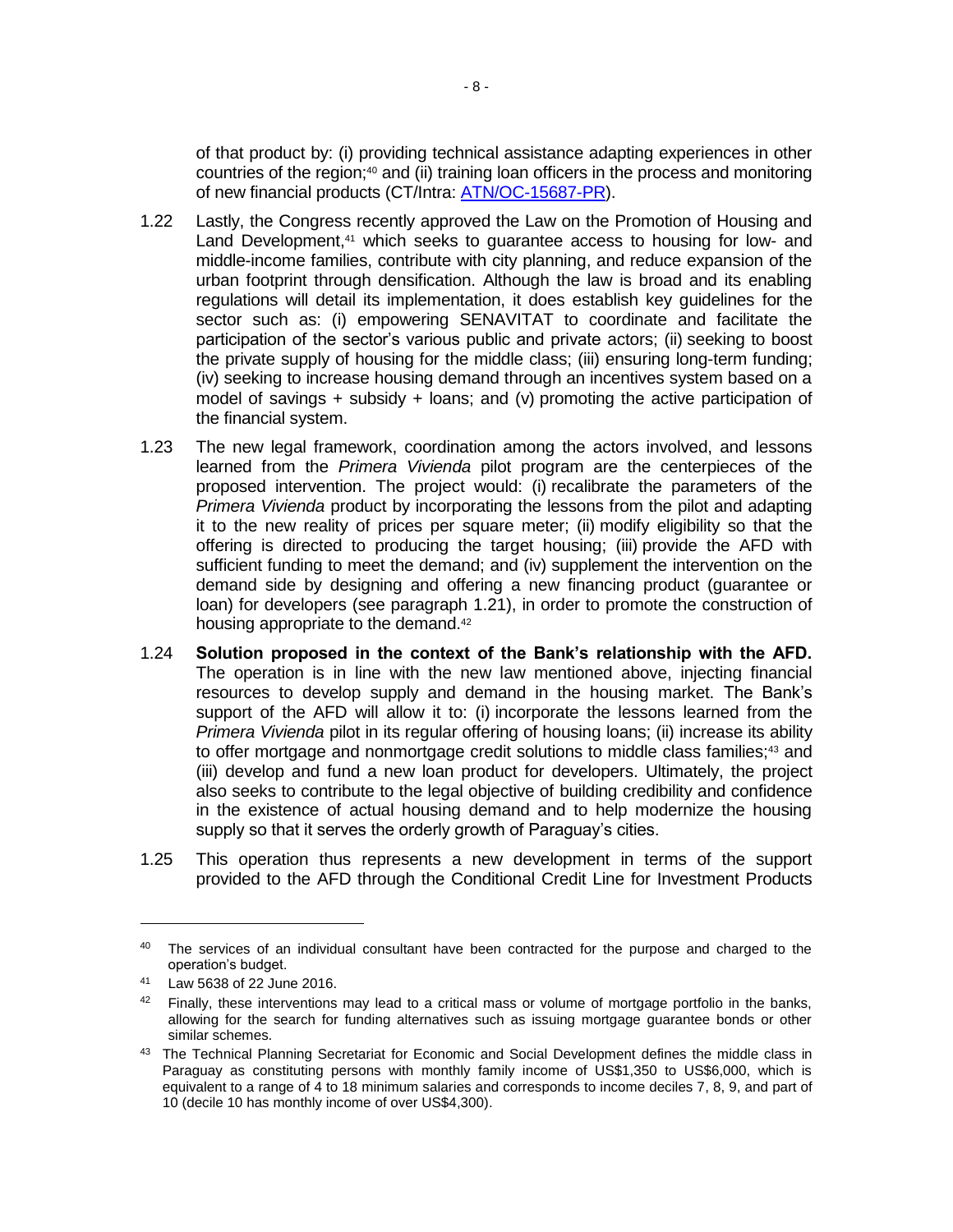(CCLIP) [PR-X1001](http://www.iadb.org/en/projects/project-description-title,1303.html?id=PR-X1001) and its individual operations,<sup>44</sup> through which, in the last eight years, about US\$75 million have been dedicated to financing construction and improving housing, regardless of the end user's profile. However, the new operation would provide housing financing targeted at the middle class and would develop and fund a new financial product for developers. It also complements operation [3538/OC-PR,](http://www.iadb.org/en/projects/project-description-title,1303.html?id=PR-L1082) which supports the SENAVITAT<sup>45</sup> in improving the housing conditions of the low-income population in the AMA, to the extent that it covers the absence of support for the middle class population.

- 1.26 There is rigorous empirical evidence of the positive impact of similar housing programs conducted in other countries of the region, notably in Cattaneo et al.  $(2009)^{46}$  and Marcano and Ruprah  $(2007)^{47}$  The first study finds evidence of positive impacts on the health of babies residing in housing that benefited from a soil improvement program in Mexico. In addition, the adult residents experienced improvements in their level of well-being, measured based on levels of satisfaction with their housing and quality of life, as well as lower levels of depression and stress. The second study, conducted for a housing program in Chile, found positive impacts on school attendance among children residing in housing that benefited from the program, and on access to services such as electricity, drinking water, and sewers. The study also did a cost-benefit analysis that yielded positive and significant net benefits (estimated at 0.16% of GDP in 2003).
- 1.27 **[Analysis of demand](http://idbdocs.iadb.org/wsdocs/getDocument.aspx?DOCNUM=40466457) and size of the project.** The size of the program is relatively small compared to the magnitude of the issue in Paraguay, so that resource demand risk is considered low:
	- a. If the entire demand credit component were used in purchase/mortgages, given an average loan of US\$40,000, this component could finance approximately 500 homes, out of a potential demand of 25,800 in urban areas, corresponding to families in the 7th to 10th income deciles (with incomes of at least four minimum salaries, equivalent to US\$1,305, sufficient to assume a debt of US\$40,000).
	- b. If, on the other hand, the component were used exclusively for improvements or expansion, it could finance up to 1,333 operations averaging US\$15,000, reaching the same number of families with fewer resources (5th to 7th deciles, with income from 2.5 to 4 minimum salaries, equivalent to US\$815-US\$1,305). In this case as well the number of interventions pales in comparison with the qualitative housing deficit.
	- c. As for the component intended for housing developments, it is expected to be able to finance between 300 and 600 homes based on whether or not there is free land made available by the Government of Paraguay. This would

<sup>&</sup>lt;sup>44</sup> The last operation in this line closed on 20 July 2016.

<sup>45</sup> See paragraph 1.16 on SENAVITAT's complementary efforts to serve low-income segments.

<sup>46</sup> Cattaneo et al (2009): "Housing, Health, and Happiness," American Economic Journal: Economic Policy.

<sup>&</sup>lt;sup>47</sup> Marcano, L. and Ruprah, I. An Impact Evaluation of Chile's Progressive Housing Program, Inter-American Development Bank, Office of Evaluation and Oversight. Working Paper. Washington, D.C.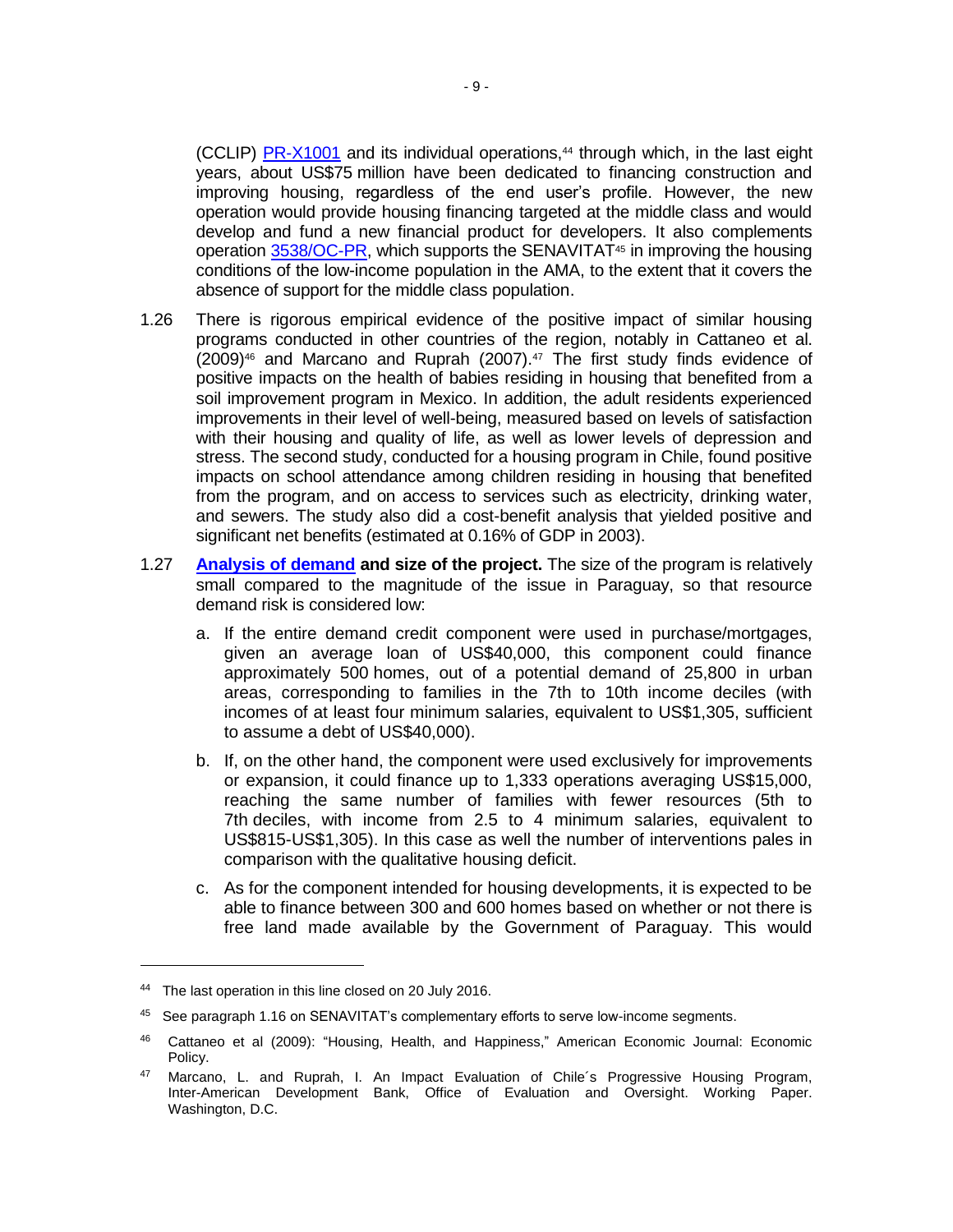correspond to a limited number of loans, if we assume lots of 100 homes, as is customary in the SENAVITAT's low-income housing developments, and three to six loans would be approved in amounts between US\$1 million and US\$2.5 million each.

- 1.28 In both cases, the proposed project seeks to trigger a form of comprehensive action on the part of public and private actors involved in developing a housing finance system. In any case, this project assumes additionality of IDB funding to the AFD, in that: (i) it targets funding for the AFD on an underserved segment and expands its social impact; (ii) it does so by applying the subsidiarity principle in that there are no solutions to the long-term financing problem in the domestic market; and (iii) it does so using market mechanisms such as the credit systems of the commercial banks and other financial institutions, without distorting the price mechanism, seeking the coordination of development companies, the banks, and national and municipal government.
- 1.29 **Strategic alignment.** The project is consistent with the Bank's country strategy with Paraguay for 2014-2018 (document GN-2769), which sees promoting investment financing through the financial system as a strategic objective. Specifically, the strategic objectives of the Bank's intervention in the country will include, *inter alia*, the development of financial markets. The project is also consistent with the Update to the Institutional Strategy 2010-2020 (document AB-3008) and is directly aligned with the development challenges of social inclusion and equality, given that its components seek to finance housing for middle class households. The operation will also contribute to the Corporate Results Framework 2016-2019 (document GN-2727-6) through the results indicators on the number of households benefiting from housing solutions.
- 1.30 The project is consistent with the guidelines of the Urban Development and Housing Sector Framework Document (document GN-2732-2), primarily with reference to access to public and private financing for housing services. It is also aligned with the Sector Strategy on Institutions for Growth and Social Welfare (document GN-2587-2), specifically with the component on providing access to financial services for the majority. The operation is also consistent with the Support to SMEs and Financial Access/Supervision Sector Framework Document (document GN-2768-3), in developing interventions to promote access to financing.

#### **B. Objectives, components, and cost**

1.31 The project's general objective is to help reduce the housing deficit in Paraguay by funding financial intermediaries to facilitate construction financing and access to housing. Its specific objectives are to: (i) increase access to housing for emerging middle class families with incomes of up to seven minimum salaries by providing (mortgage and nonmortgage) credit solutions; and (ii) increase housing construction by financing developers to boost the supply. The project will have two components, the description and amounts of which are presented below. Those amounts are guidelines in the sense that the funds will be channeled based on demand toward either of the two objectives, and the entire loan amount could be used in one component, although this is not the expected result.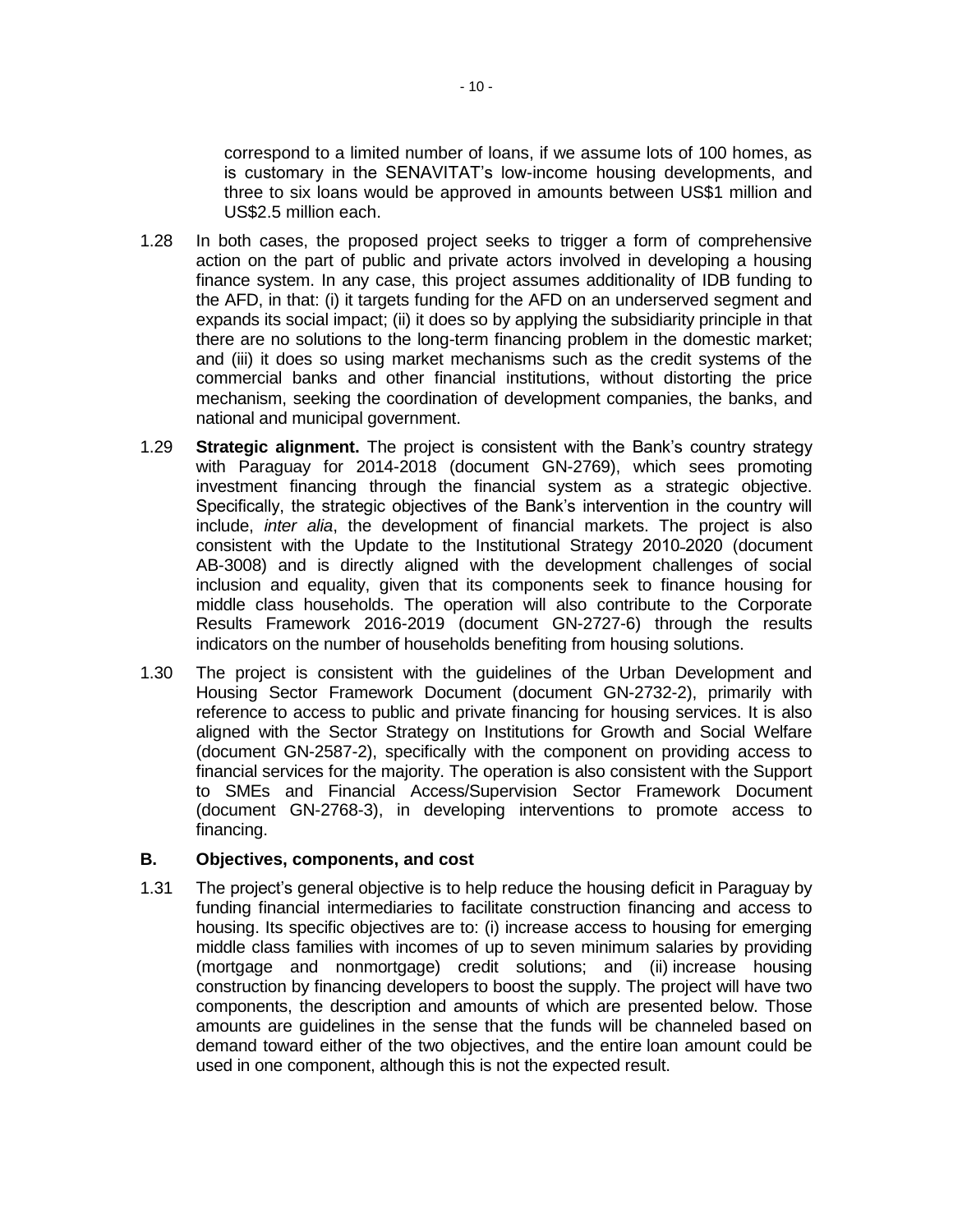- 1.32 **Component 1. Housing credit solutions (approximately US\$20 million).** This component, associated with the first specific objective, will make it possible to expand the limits of mortgage and nonmortgage credit so as to include underserved sectors, such as the emerging middle class. The funding the AFD will provide through eligible IFIs will make it possible to grant mortgage credit and regular credit, the conditions for which will be established in the project Operating Regulations.
- 1.33 **Component 2. Financing for developers (approximately US\$10 million).** This component, associated with the second specific objective, will allow the AFD to activate bridge credit for construction, so as to generate more housing and help reduce the lack of supply in upcoming years. The financing (loan or guarantee) will be granted to developers through eligible IFIs or trusts or vehicles to which third parties contribute the land and capital needed. It will be granted to eligible multifamily projects according to the concrete technical criteria to be established in the project's Operating Regulations.

#### 1.34 **Eligibility criteria and end beneficiaries of the Bank's funding.<sup>48</sup>** These will be as follows:

- a. The component intended to cover the demand for housing will consist of funding channeled by the AFD through eligible IFIs (eligibility of IFIs will be determined based on the AFD's current solvency and risk parameters, adapted to the type of loan involved) to grant: (i) mortgage credit: directed to families with up to seven minimum salaries in monthly income, for loans (20 years, rate up to 10%) for up to US\$65,000, securing up to 100% of the value of the home (the higher the value of the collateral or the home, the lower the Loan to Value (LTV) ratio will be. At current prices, a new house at this maximum price could have approximately 90 square meters, depending on location. The average mortgage is expected to amount to US\$40,000, given the experience gained by the AFD since 2006. From the perspective of income distribution, families with the ability to assume this type of debt are in at least the 7th income decile, with income of four minimum salaries, equivalent to US\$1,305; and (ii) regular credit: for improvements and expansions for the same families. The average loan size for improvement or extension could be US\$15,000. These loans are accessible to families in income distribution deciles five and up, with income from 2.5 minimum salaries and up, equivalent to US\$815. As for the distribution of funds between one or the other type of loan, the AFD will meet the demand from the IFIs as it arises. Nonetheless, the IDB funding is better suited to mortgage financing, given its term, than to credit for improvements (between three and seven years).
- b. The component directed to promoting supply will consist of financing (loan or guarantee) granted to developers through eligible IFIs, trusts, or vehicles to which third parties contribute the land and capital needed. This financing will be granted to multifamily projects that contribute to orderly urban development and allow appropriate densification of the city (the specific

<sup>&</sup>lt;sup>48</sup> The eligibility criteria for financial beneficiaries will be included in the Operating Regulations.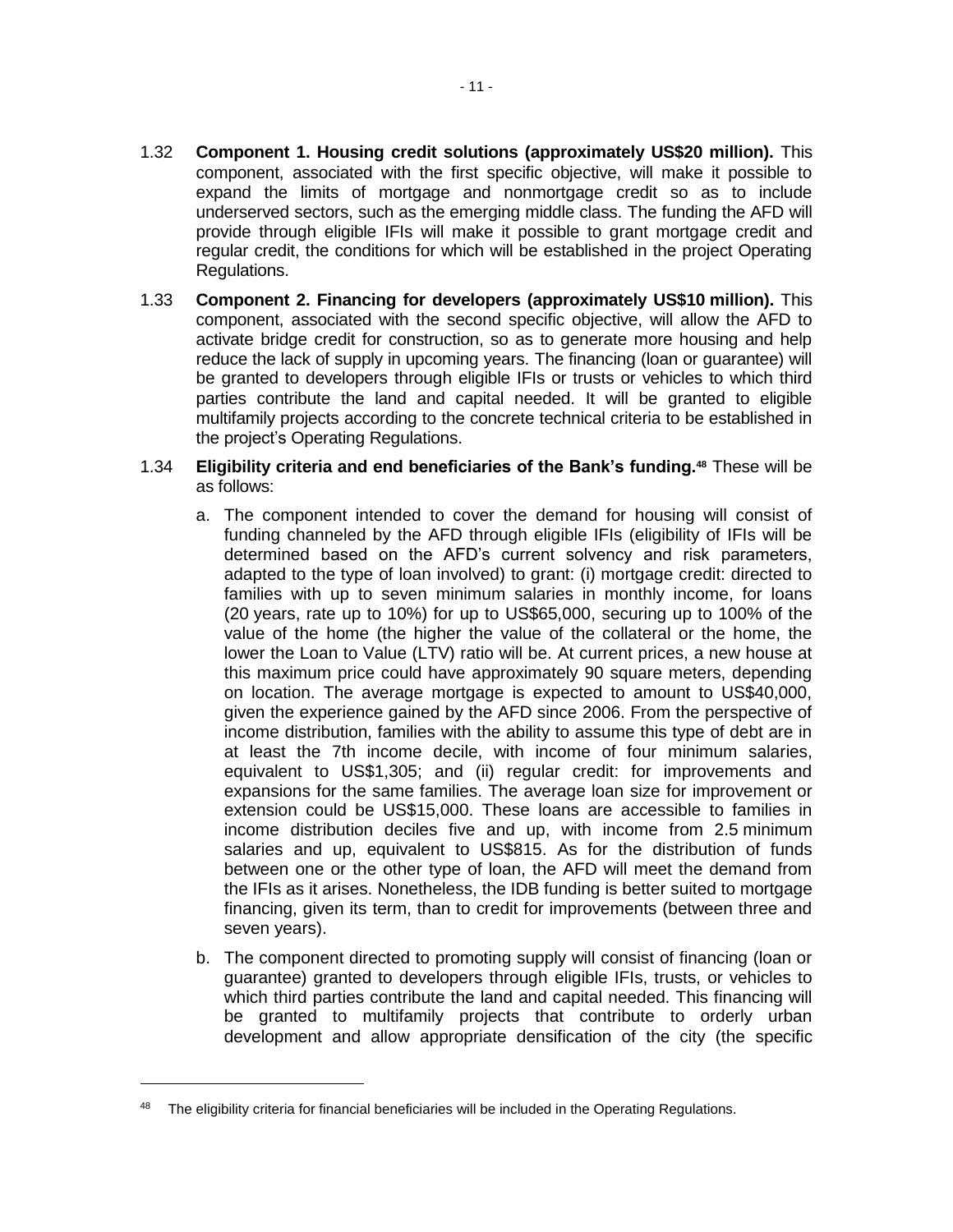technical criteria will be established in the credit product manual). Thus, the beneficiaries will not be just the ultimate buyers of the home but also developers considered eligible based on the profitability of their project and their own technical and financial capacity to execute it. Such companies will see how access to credit will make higher investments feasible and allow them to meet existing demand for homes that are more affordable and better connected to the city center. Tentatively, US\$10 million is assigned to this component. Depending on the method designed to channel these resources (characteristics of the bridge loan or guarantee or form of financing) and depending as well on the relative volume of demand between the two components, the AFD could assign these funds to the other types of credit and vice versa.

## **C. Key results indicators**

- 1.35 The project's expected results are formulated in terms of the: (i) increase in the number of families in the 5th to 9th income distribution deciles who gain access to mortgage financing for housing as well as financing for improvements; (ii) number of homes purchased with project resources; (iii) number of homes improved with project resources; (iv) number of homes built through credit to developers; (v) number of homes built within the AMA with project resources; and; (vi) increase in mortgage portfolio of the Paraguayan financial system (see Results Matrix). The project's impact will basically be its contribution to reducing the (both quantitative and qualitative) housing backlog. The anticipated outcomes are based on an ex ante allocation of the loan by components and by operation subtype as per the attached matrix. Nonetheless, this allocation is subject to change based on revealed demand and the AFD's source of funds criterion for funding different types of operations, which may vary based on conditions in the financial market.
- 1.36 **Economic analysis.** The inputs for developing the economic analysis were obtained by using data from relevant AFD credit programs on the housing market in Paraguay, data from sector studies in the country, and data from the EPH. To estimate the economic benefit associated with actions implemented by the project, the analysis estimates gains in real estate values for families accessing credit facilitated by the project, gains for real estate developers who can now offer homes to an unserved demand segment, and gains in terms of savings in public investment as a result of promoting homes that adhere to appropriate urban growth standards.
- 1.37 Based on the projections developed, the net present value (NPV) of the annual flows of net benefits, discounted at a rate of 12%, is US\$2.7 million. NPV proved to be robust against variations in the value of key parameters such as: (i) appreciation of the home during the period of analysis; (ii) the distribution among loans for home purchases or improvements; (iii) the percentage increase in the value of the improved home; (iv) the expected gains of the developers; and (v) the estimates in public investment needs, and others. The breakdown of the calculations and flows is found in the [cost-benefit analysis of the project.](http://idbdocs.iadb.org/wsdocs/getDocument.aspx?DOCNUM=40394750)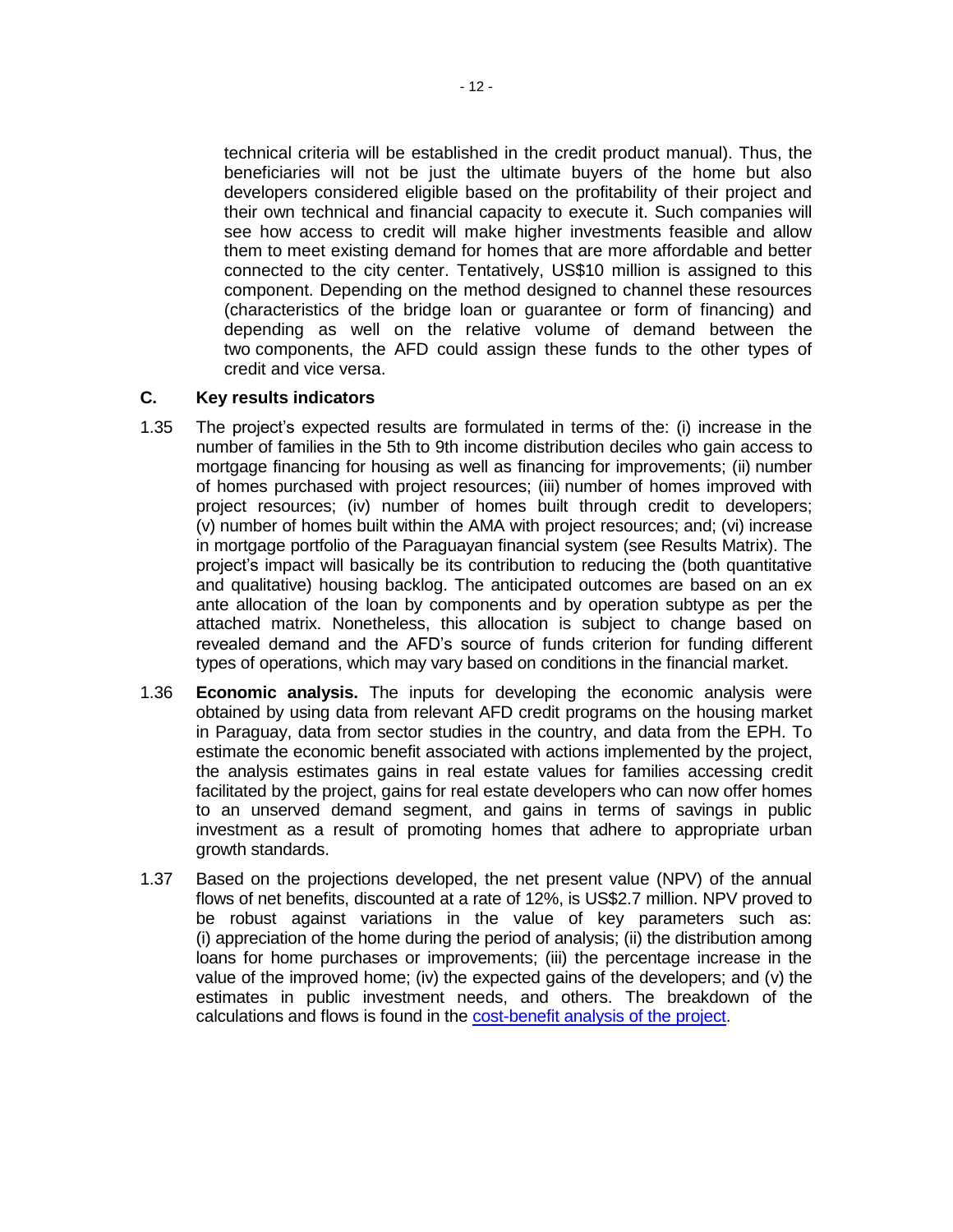## **II. FINANCING STRUCTURE AND MAIN RISKS**

#### **A. Financing instruments**

2.1 The proposed project will consist of a general credit program for US\$30 million, in the form of funds from the Flexible Financing Facility (FFF) of the Bank's Ordinary Capital, consistent with the options considered in that facility. The project will have the two credit components described and designed so that the AFD can provide a flexible response to developments in the construction and mortgage markets, and contribute to reducing the housing backlog in Paraguay.

| <b>Component</b>                          | Source of funds | US\$  |
|-------------------------------------------|-----------------|-------|
| Component 1. Credit solutions for housing | OC-FFF          | 20.00 |
| Component 2. Financing for developers     | OC-FFF          | 10.00 |
| Total                                     |                 | 30,00 |

#### **Table 1. Project costs (in US\$ millions)**

2.2 **Collaboration between Divisions of the Bank.** This project was prepared through collaboration between the Capital Markets and Financial Institutions Division (IFD/CMF) and the Housing and Urban Development Division (CSD/HUD), which complements the latter's efforts in loan 3538/OC-PR (see paragraph 1.25).

#### **B. Environmental and social risks**

- 2.3 Pursuant to Directive B.13 of Operational Policy OP-703, the project does not require classification. The environmental and social impacts associated with the project will be a function of the component financed, and the highest risks are those associated with bridge loans. The direct impacts of the project are associated with the activities involved in construction and are mitigated by monitoring good construction management practices. The environmental and social risks associated with the bridge credit component, and to a lesser extent the individual mortgages project, will be varied in terms of their nature, intensity, duration, and significance and will be based on the type and location of the housing projects associated with the loans.
- 2.4 After due environmental and social diligence was performed, the [Environmental](http://idbdocs.iadb.org/wsdocs/getDocument.aspx?DOCNUM=40397916) [and Social Management Report \(ESMR\)](http://idbdocs.iadb.org/wsdocs/getDocument.aspx?DOCNUM=40397916) was updated and a list of requirements was prepared based on the application of local regulations and laws, the application of specific exclusion lists, and the development of specific operation manuals for the project's components. That list of requirements will be included in the project's Operating Regulations, thus ensuring that the project complies with the Bank's safeguards.
- 2.5 Impacts and risks will be managed by the AFD. It is important to emphasize that no additional financial or human resources are required for that management, in that the AFD will use its current institutional and management framework for this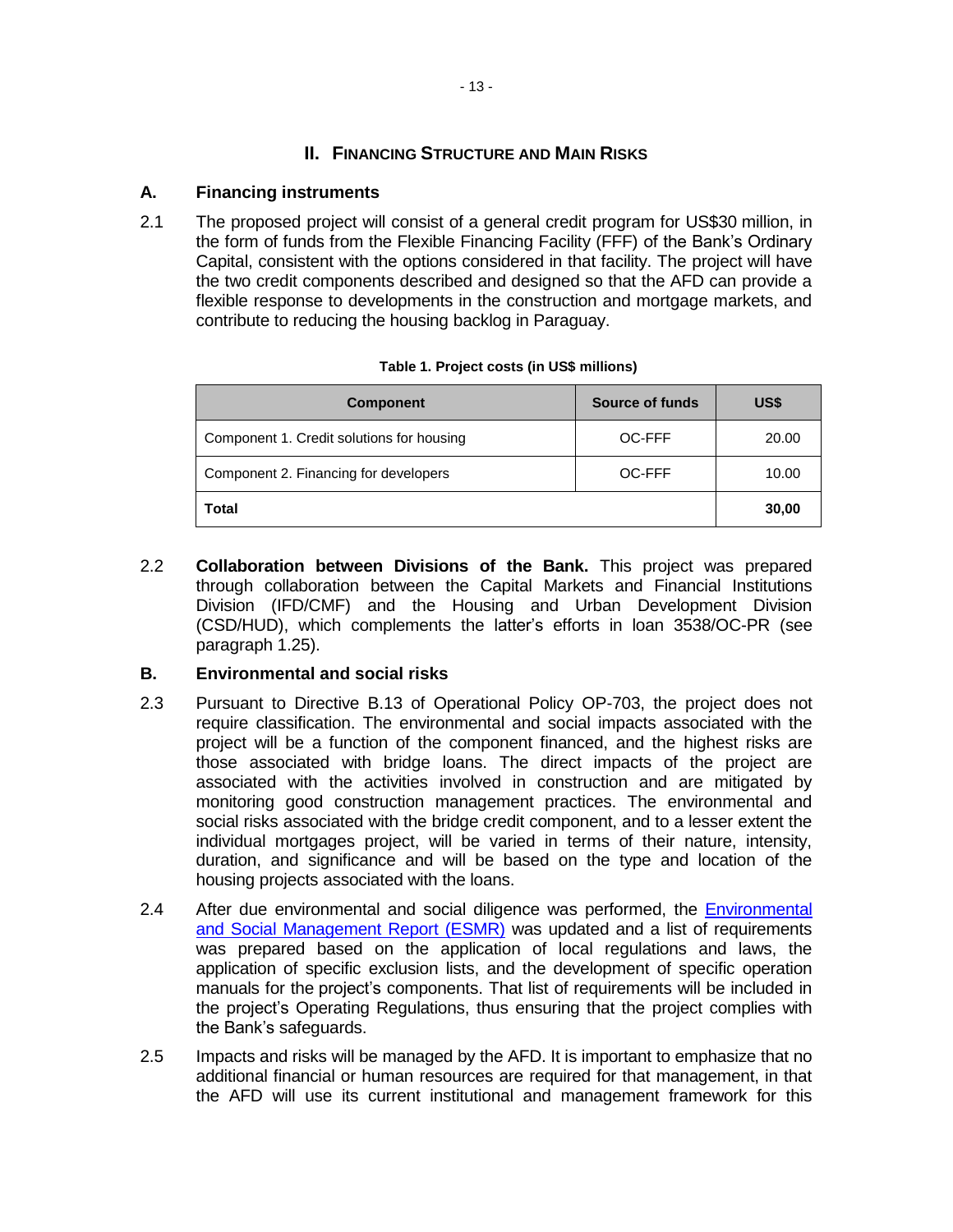purpose. The Bank's principal environmental and social requirements for managing the impacts and risks of this project refer to the need for operations to comply with the laws and regulations on ecological management, urban development, and housing of SENAVITAT and the competent agencies, as well as with regulations on construction, drinking water, and water discharge in each municipio or state where a housing complex is located. Doing so will require reviewing and, if necessary, strengthening training programs for staff of the AFD and the IFIs, home appraisers or auditors, as well as the system for supervision of environmental and social aspects, which will be used to provide input for preparing the environmental and social compliance reports.

## **C. Fiduciary risks**

2.6 The proposed project will be the seventh operation with the AFD.<sup>49</sup> Execution, reviews, technical and financial visits to the AFD and IFIs, as well as the audited financial statements (AFS) of previous Bank loans and of the AFD have demonstrated that the executing agency has a satisfactory level of development in terms of its fiduciary systems and has an appropriate environment of internal control, separation of duties, and accounting and monitoring systems for appropriate follow-up and execution of IDB-financed operations. Based on the above, the financial fiduciary risk for the execution of this operation is considered low and ex post review of the operation's disbursement documents is recommended.

## **D. Other project risks**

- 2.7 **Economic environment risks.** These are considered low but are mentioned here given their importance. Based on observed GDP performance during 2015 and the relative uncertainty of the global outlook, it is estimated that Paraguay will continue to maintain moderate growth during 2017 and 2018 (3.0% and 2.9%, according to the  $IMF<sub>50</sub>$ . The two greatest downside risks would be a decline in economic activity due to a recession that is longer and more serious than expected in the region and/or a financial crisis that restricts credit available for the economy. In both cases, because the AFD plays a counter-cyclical role as a development bank, the preceding does not indicate a high impact risk in the project, so that in any case support for the construction sector will be critical, as will supporting demand for housing so that granting loans to higher risk segments of the population will be attractive for the various IFIs.
- 2.8 **Development risks.** On the housing supply side, the operation seeks to promote multifamily developments that contribute to orderly urban planning with the idea of densifying metropolitan areas, for which the IFIs and the AFD will seek to identify the existence of developments and affordable land and for which the developers should alter and modernize their construction technologies and adapt to a new business model. On the demand side, this change in model to a certain extent

 $\overline{a}$ 

<sup>49</sup> Four completed operations: Programmatic Public Financial Reform Operation [\(1682/OC-PR\),](http://www.iadb.org/en/projects/project-description-title,1303.html?id=PR-L1012) and the CCLIP to Provide Financing to AFD [\(1968/BL-PR,](http://www.iadb.org/en/projects/project-description-title,1303.html?id=PR-L1024) [2150/BL-PR,](http://www.iadb.org/en/projects/project-description-title,1303.html?id=PR-L1032) [2640/OC-PR and 2639/BL-PR\)](http://www.iadb.org/en/projects/project-description-title,1303.html?id=PR-L1062); and two approved operations pending disbursement: Program for the Financing of Paraguayan SMEs [\(3354/OC-PR-1/2/3\)](http://www.iadb.org/en/projects/project-description-title,1303.html?id=PR-L1081), and First Program – Project to Improve and Expand Lending Products [\(3616/OC-PR\)](http://www.iadb.org/en/projects/project-description-title,1303.html?id=PR-L1095).

<sup>50</sup> Article IV Consultation, 2016, IMF, May 2016.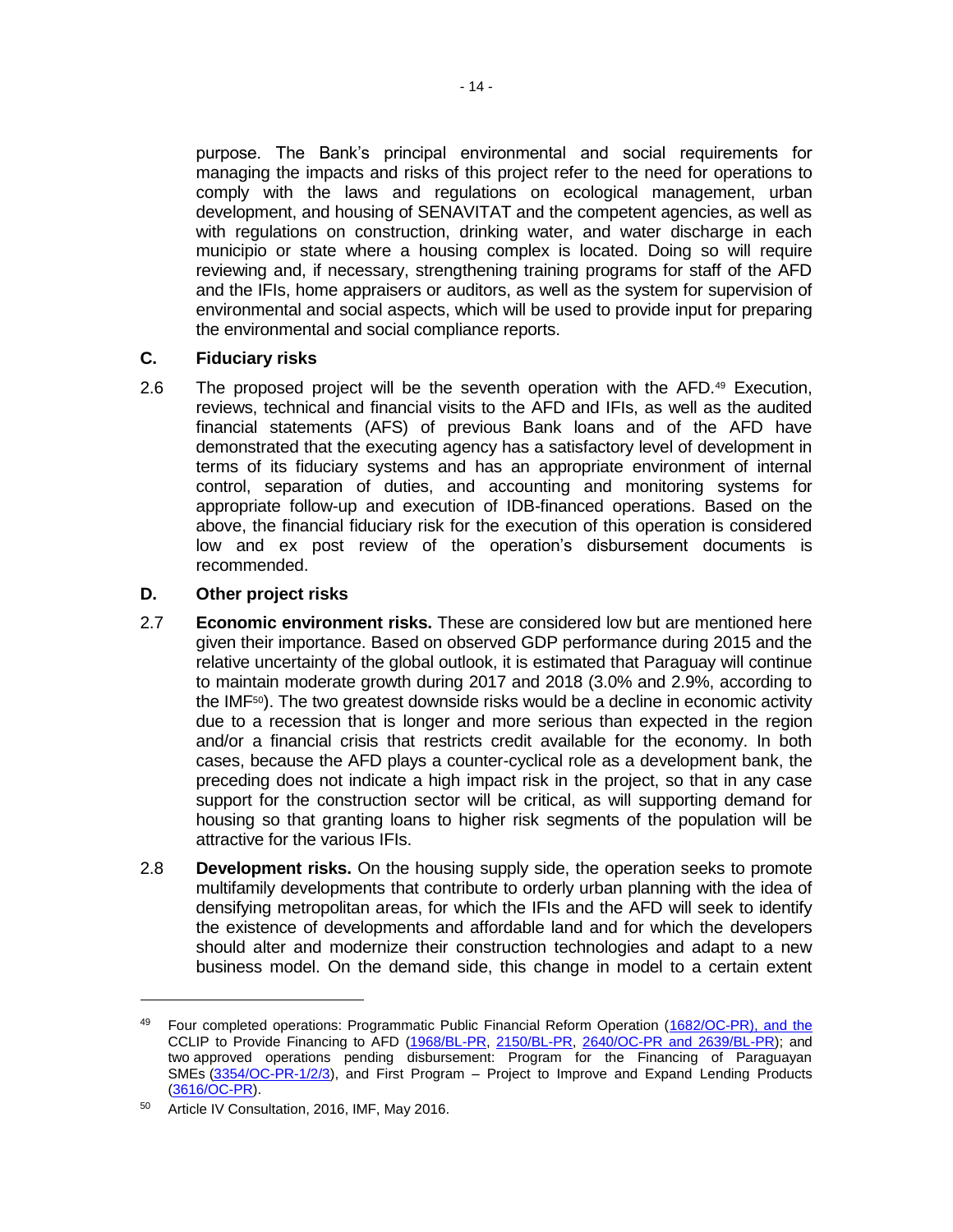supposes a leap to a single family home culture. Bearing in mind these relative innovations for the IFIs, development banks, and the developers themselves, it cannot be ruled out that the trigger effect on the supply side will be somewhat delayed, depending on risk appetite, the economic juncture, and regulatory improvements that may counteract inertia in the banking system. Nonetheless, this risk is considered low, based on the relatively long execution period of IDB operations in the country, the existence of significant volumes of unfinished or abandoned homes in metropolitan areas of the country, the relatively small size of the loan compared to total housing needs, the structuring capacity of SENAVITAT projects, and the execution of planned training and dissemination activities.

2.9 **Sustainability of the results.** Given its limited amount, this project provides neither a definitive nor a sustainable solution to Paraguay's housing deficit problems, in the sense that the availability of mortgage credit for the middle class and the availability of credit for the construction of suitable housing will continue to depend on AFD credit lines in the near future. What the project does seek is to establish channels in the private financial system, through the IFIs, allowing for growth in the mortgage portfolio and the construction industry, based on sound banking practices and the existence of long-term funding. For the moment, that funding has a public source but in the future, should a good performance trend be consolidated in these portfolios, the private sector would totally or partially replace the source of these funds.

#### **III. IMPLEMENTATION AND MANAGEMENT PLAN**

#### **A. Summary of implementation arrangements**

- 3.1 **Borrower and executing agency.** The borrower will be the AFD, with the guarantee of the Republic of Paraguay. The AFD will act as the executing agency for the administration, execution, control, and monitoring of the operation's resources.
- 3.2 **Execution and administration.** The Bank will deliver the funds to the AFD. As a second-tier bank, the AFD will make the funds available to the IFIs that will lend them to meet the objectives of the operation, as per the project Operating Regulations, which will consist of the credit product manual. **A special contractual condition precedent to the first disbursement of the loan is that the project Operating Regulations have been approved and entered into force, according to the terms and conditions previously approved by the Bank.** The AFD will execute the project within the framework of its current organizational structure. The participation of the IFIs, as well as the eligibility of subloans and beneficiaries, will be detailed in accordance with current AFD policies and will be included in the project Operating Regulations.
- <span id="page-19-0"></span>3.3 **Disbursements and execution period.** The project funds will be committed and disbursed over a period of 60 months starting with the effective date of the loan contract. Disbursements, advances, and the related supporting documentation will be in accordance with document OP-273. Specifically, the loan funds will be disbursed through advances, reimbursements, or direct payments through requests submitted by the borrower, based on the agreement with the Bank to meet the liquidity needs required for project execution.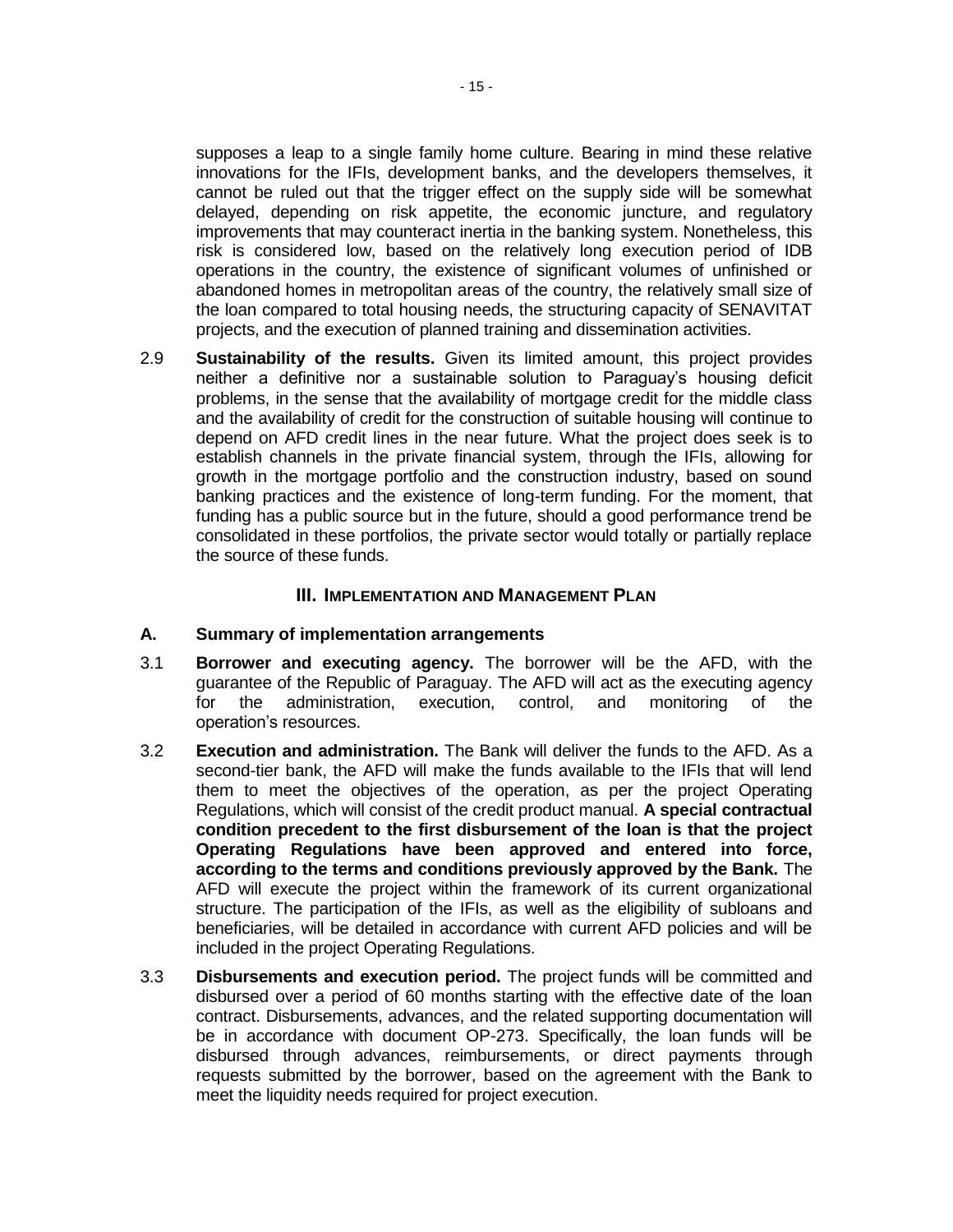- 3.4 **Retroactive financing.** The Bank may retroactively finance and charge to loan funds eligible expenses incurred by the borrower prior to the loan approval date, up to the amount of US\$6 million (20% of the proposed loan amount), provided they are related to subloans that meet requirements substantially similar to those established in the loan contract. Such expenses must have been incurred as from the approval date of the project profile (28 June 2016), but in no case will expenses incurred more than 18 months prior to the loan approval data be included.
- 3.5 Cumulative funds from recoveries of subloans granted using project funds that exceed the amounts needed to service the loan may only be used to grant new subloans that substantially adhere to the standards established in the contract for this operation, unless when eight years have elapsed since the last loan disbursement the Bank and the borrower agree to use the recoveries in some other way while not departing from the basic objectives of the loan, or to reduce the term of the loan.
- 3.6 **Financial statements.** The AFD will submit annual AFS on the project according to the terms of reference agreed upon with the Bank, and an annual AFS for the institution. The AFS will be issued by an audit firm considered eligible by the Bank and will be submitted within 120 days following the close of the fiscal year. The final AFS of the project will be submitted within 120 days following the date the final disbursement is made.
- 3.7 **Audit.** The project will be audited by the supreme audit authority or an independent audit firm considered eligible by the Bank, following the procedures established in the new audit guides in effect. It should be noted that previous projects with the AFD have been audited and opinions issued without significant comment.

## **B. Summary of results monitoring arrangements**

- 3.8 **Reports.** Project execution will be monitored through semiannual progress reports from the executing agency to be submitted within 60 days following the end of each six-month period. The reports will use as a reference the commitments in the Results Matrix and the financial progress reports indicators in the General Conditions of the loan contract. In addition, the semiannual progress reports should include the update and monitoring of the project's Risk Matrix.
- 3.9 **Evaluation.** The project results will be evaluated through an ex post cost-benefit analysis reviewing the results related to: (i) credit solutions; (ii) homes built by developers; and (iii) homes built in areas prioritized for urban development (AMA) (see [Monitoring and Evaluation Plan\)](http://idbdocs.iadb.org/wsdocs/getDocument.aspx?DOCNUM=40396167). Preparation of the evaluation will begin six months before the anticipated date for the close of the operation.
- 3.10 **Information.** The AFD will compile, store, and keep all the information, indicators, and parameters, including the annual plans and the final evaluation needed to prepare the project completion report.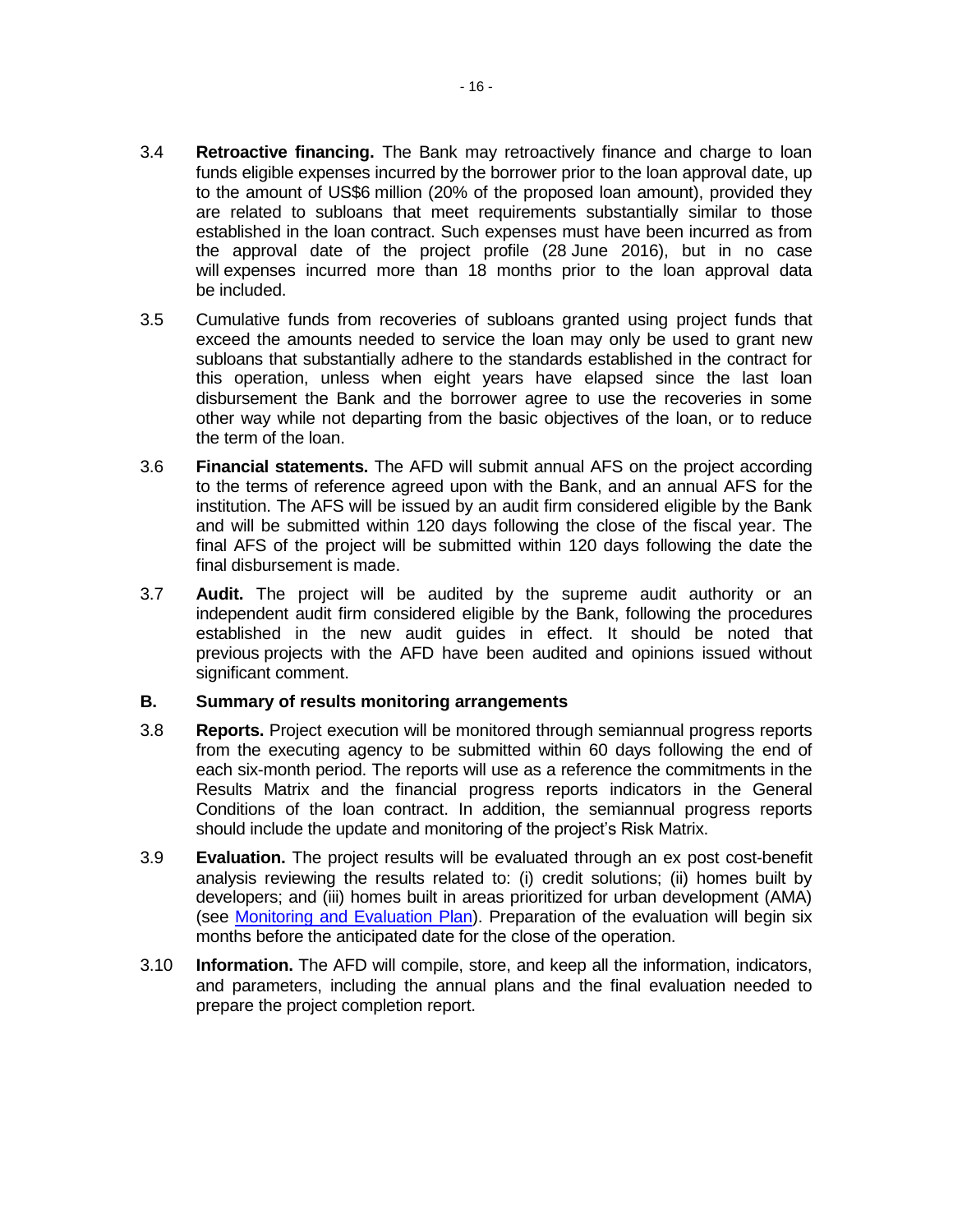| <b>Development Effectiveness Matrix</b>                                                                                                                                                   |                                                    |                                                                                                   |                      |  |  |  |
|-------------------------------------------------------------------------------------------------------------------------------------------------------------------------------------------|----------------------------------------------------|---------------------------------------------------------------------------------------------------|----------------------|--|--|--|
|                                                                                                                                                                                           | <b>Summary</b>                                     |                                                                                                   |                      |  |  |  |
| I. Strategic Alignment                                                                                                                                                                    |                                                    |                                                                                                   |                      |  |  |  |
| 1. IDB Strategic Development Objectives                                                                                                                                                   |                                                    | Aligned                                                                                           |                      |  |  |  |
| Development Challenges & Cross-cutting Themes                                                                                                                                             | Social Inclusion and Equality                      |                                                                                                   |                      |  |  |  |
| <b>Regional Context Indicators</b>                                                                                                                                                        |                                                    |                                                                                                   |                      |  |  |  |
| <b>Country Development Results Indicators</b>                                                                                                                                             | -Households benefitting from housing solutions (#) |                                                                                                   |                      |  |  |  |
| <b>Country Strategy Development Objectives</b>                                                                                                                                            |                                                    | <b>Aligned</b>                                                                                    |                      |  |  |  |
| <b>Country Strategy Results Matrix</b>                                                                                                                                                    | GN-2769                                            | Promote investment financing through the financial system.<br>Foster greater financial inclusion. |                      |  |  |  |
| <b>Country Program Results Matrix</b>                                                                                                                                                     |                                                    | The intervention is not included in the 2016 Operational Program.                                 |                      |  |  |  |
| Relevance of this project to country development challenges (If not aligned to<br>country strategy or country program)                                                                    |                                                    |                                                                                                   |                      |  |  |  |
| II. Development Outcomes - Evaluability                                                                                                                                                   | <b>Evaluable</b>                                   | Weight                                                                                            | <b>Maximum Score</b> |  |  |  |
|                                                                                                                                                                                           | 8.7                                                |                                                                                                   | 10                   |  |  |  |
| Evidence-based Assessment & Solution<br>3.1 Program Diagnosis                                                                                                                             | 8.4<br>3.0                                         | 33.33%                                                                                            | 10                   |  |  |  |
| 3.2 Proposed Interventions or Solutions                                                                                                                                                   | 2.4                                                |                                                                                                   |                      |  |  |  |
| 3.3 Results Matrix Quality                                                                                                                                                                | 3.0                                                |                                                                                                   |                      |  |  |  |
| <b>Ex ante Economic Analysis</b>                                                                                                                                                          | 10.0                                               | 33.33%                                                                                            | 10                   |  |  |  |
| 4.1 The program has an ERR/NPV, a Cost-Effectiveness Analysis or a General<br>Economic Analysis                                                                                           | 4.0                                                |                                                                                                   |                      |  |  |  |
| 4.2 Identified and Quantified Benefits                                                                                                                                                    | 1.5                                                |                                                                                                   |                      |  |  |  |
| 4.3 Identified and Quantified Costs                                                                                                                                                       | 1.5                                                |                                                                                                   |                      |  |  |  |
| 4.4 Reasonable Assumptions                                                                                                                                                                | 1.5                                                |                                                                                                   |                      |  |  |  |
| 4.5 Sensitivity Analysis                                                                                                                                                                  | 1.5                                                |                                                                                                   |                      |  |  |  |
| Monitoring and Evaluation                                                                                                                                                                 | 7.8                                                | 33.33%                                                                                            | 10                   |  |  |  |
| 5.1 Monitoring Mechanisms<br>5.2 Evaluation Plan                                                                                                                                          | 2.5<br>5.3                                         |                                                                                                   |                      |  |  |  |
| III. Risks & Mitigation Monitoring Matrix                                                                                                                                                 |                                                    |                                                                                                   |                      |  |  |  |
| Overall risks rate = magnitude of risks*likelihood                                                                                                                                        |                                                    | Low                                                                                               |                      |  |  |  |
| Identified risks have been rated for magnitude and likelihood                                                                                                                             |                                                    | Yes                                                                                               |                      |  |  |  |
| Mitigation measures have been identified for major risks                                                                                                                                  |                                                    | Yes                                                                                               |                      |  |  |  |
| Mitigation measures have indicators for tracking their implementation                                                                                                                     |                                                    | Yes                                                                                               |                      |  |  |  |
| Environmental & social risk classification                                                                                                                                                |                                                    | <b>B.13</b>                                                                                       |                      |  |  |  |
| IV. IDB's Role - Additionality                                                                                                                                                            |                                                    |                                                                                                   |                      |  |  |  |
| The project relies on the use of country systems                                                                                                                                          |                                                    |                                                                                                   |                      |  |  |  |
| Fiduciary (VPC/FMP Criteria)                                                                                                                                                              | Yes                                                | Financial Management: Budget, Treasury.<br>Procurement: Information System, Shopping Method.      |                      |  |  |  |
| Non-Fiduciary                                                                                                                                                                             |                                                    |                                                                                                   |                      |  |  |  |
| The IDB's involvement promotes additional improvements of the intended<br>beneficiaries and/or public sector entity in the following dimensions:                                          |                                                    |                                                                                                   |                      |  |  |  |
| <b>Gender Equality</b>                                                                                                                                                                    |                                                    |                                                                                                   |                      |  |  |  |
| Labor<br>Environment                                                                                                                                                                      |                                                    |                                                                                                   |                      |  |  |  |
| Additional (to project preparation) technical assistance was provided to the public<br>sector entity prior to approval to increase the likelihood of success of the project               |                                                    |                                                                                                   |                      |  |  |  |
| The ex-post impact evaluation of the project will produce evidence to close<br>knowledge gaps in the sector that were identified in the project document and/or in<br>the evaluation plan |                                                    |                                                                                                   |                      |  |  |  |

Note: (\*) Indicates contribution to the corresponding CRF's Country Development Results Indicator.

The project has the objective of reducing the housing deficit in Paraguay via the injection of \$30 million in the housing sector for: (i) the provision of a credit line accessible to families from the emerging-middle-<br>clas targets is \$1,650 in contrast to \$4,617 for the 10th decile. Moreover, currently there is no line of credit designed for housing developers that does not rely on personal or corporate guarantees. The project<br>will provide f

The vertical logic is adequate and is substantiated by a pilot program. The cost/benefit analysis is also adequate. Amongst others, project outcome indicators include beneficiaries from the emerging-middle-<br>class that acqu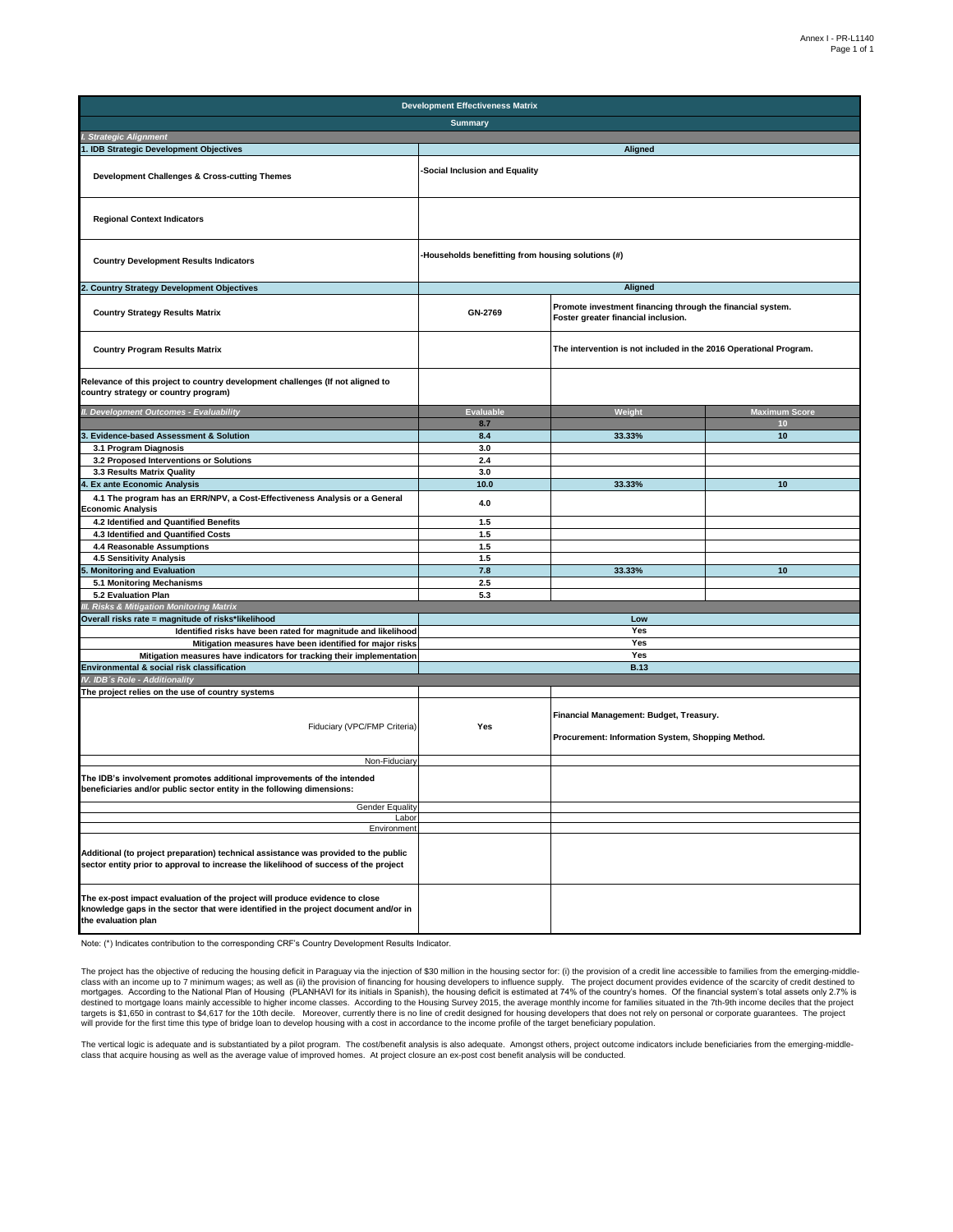## **RESULTS MATRIX**

| Project objective: | The project's general objective is to help reduce Paraguay's housing deficit by providing financing to financial intermediaries to facilitate construction |
|--------------------|------------------------------------------------------------------------------------------------------------------------------------------------------------|
|                    | financing and access to housing. Its specific objectives are to: (i) increase access to housing for emerging middle class families with incomes up to      |
|                    | seven minimum salaries by providing (mortgage and nonmortgage) credit solutions; and (ii) increase housing construction by financing developers to boost   |
|                    | the supply.                                                                                                                                                |

## **EXPECTED IMPACT**

| Indicator                                                                                                                                    | <b>Unit</b>        | <b>Baseline</b> |      | <b>Target</b> |      | <b>Means of verification</b>                                                  | <b>Observations</b>                                                                                                                                                                                                                                                                                                                                                                                                                      |  |
|----------------------------------------------------------------------------------------------------------------------------------------------|--------------------|-----------------|------|---------------|------|-------------------------------------------------------------------------------|------------------------------------------------------------------------------------------------------------------------------------------------------------------------------------------------------------------------------------------------------------------------------------------------------------------------------------------------------------------------------------------------------------------------------------------|--|
|                                                                                                                                              |                    | Value           | Year | Value         | Year |                                                                               |                                                                                                                                                                                                                                                                                                                                                                                                                                          |  |
| <b>Expected impact</b>                                                                                                                       |                    |                 |      |               |      |                                                                               |                                                                                                                                                                                                                                                                                                                                                                                                                                          |  |
| Reduction of housing deficit in<br>Paraguay.                                                                                                 | Number of<br>homes | 0               | 2016 | 2500          | 2024 | Administrative information from<br>AFD and SENAVITAT<br>estimates.            | The current deficit is 1,198,479<br>homes. The project is expected to<br>produce a demonstration effect in the<br>financial system that reduces the<br>deficit by a percentage higher than<br>that directly attributable to the<br>operation. In total the project is<br>expected to reduce the housing<br>shortage by 1,250 homes. The<br>demonstration effect is expected to<br>double that figure, for a reduction of<br>2,500 units. |  |
| Savings in public investment<br>necessary to accommodate the<br>expansion of the urban footprint in the<br>Asunción Metropolitan Area (AMA). | US\$<br>thousands  | 0               | 2016 | 315           | 2024 | Estimates from the final<br>evaluation and AFD<br>administrative information. | The project is expected to help reduce<br>the rate of growth in the urban<br>footprint through the construction of<br>densified housing. The estimated<br>savings per m2 constructed is based<br>on the study of the Emerging and<br>Sustainable Cities Initiative for<br>Asunción (see Economic Analysis).                                                                                                                              |  |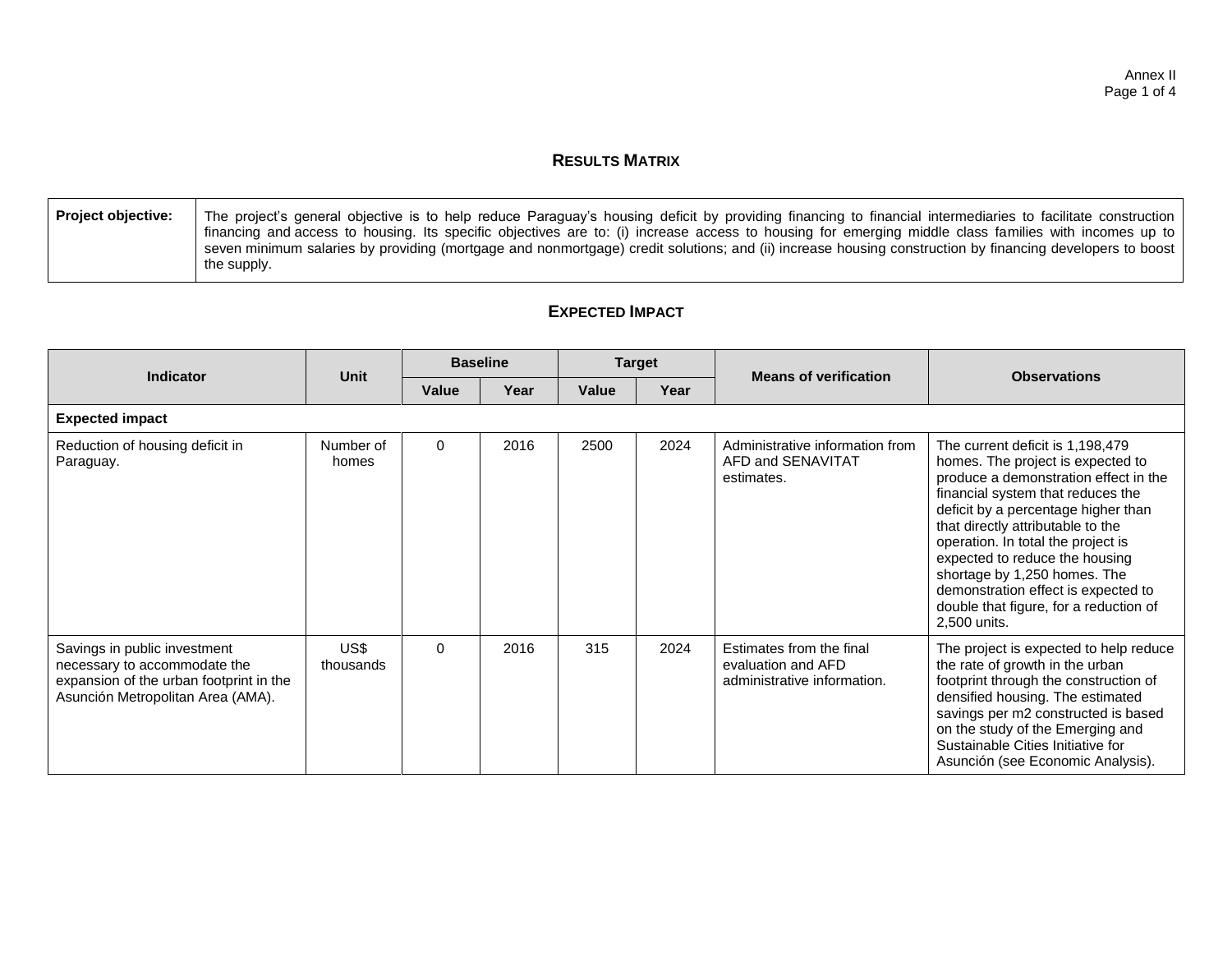## **EXPECTED OUTCOMES**

| <b>Expected outcomes</b>                                                                             | Unit                  | Baseline <sup>1</sup> |      | Intermediate<br>target |      |       | <b>Target</b> | <b>Means of</b>                                                                                                                     | <b>Observations</b>                                                                                                                                                                                                                                                                                                                                      |
|------------------------------------------------------------------------------------------------------|-----------------------|-----------------------|------|------------------------|------|-------|---------------|-------------------------------------------------------------------------------------------------------------------------------------|----------------------------------------------------------------------------------------------------------------------------------------------------------------------------------------------------------------------------------------------------------------------------------------------------------------------------------------------------------|
|                                                                                                      |                       | <b>Value</b>          | Year | <b>Value</b>           | Year | Value | Year          | verification                                                                                                                        |                                                                                                                                                                                                                                                                                                                                                          |
| <b>Expected outcome</b>                                                                              |                       |                       |      |                        |      |       |               |                                                                                                                                     |                                                                                                                                                                                                                                                                                                                                                          |
| Number of families in 5th<br>to 9th income distribution<br>deciles who are served by<br>the project. | Number of<br>families | $\Omega$              | 2016 | 250                    | 2018 | 500   | 2020          | Administrative<br>Information: AFD<br><b>Information System</b><br>through administrative<br>information gathered<br>from the IFIs. | The project's beneficiaries are<br>expected to be families belonging<br>to the income distribution range that<br>is not being sufficiently served by<br>the financial sector.                                                                                                                                                                            |
| Number of families with<br>homes purchased through<br>loans granted by the<br>project.               | Number of families    | $\Omega$              | 2016 | 150                    | 2018 | 350   | 2020          | Administrative<br>Information: AFD<br><b>Information System</b><br>through administrative<br>information gathered<br>from the IFIs. | This indicator measures the<br>number of families who purchase<br>homes through funds<br>corresponding to the project's first<br>component. According to the<br>economic analysis, the target is tied<br>to the assumption that 70% of the<br>funds in this component will be for<br>this type of lending, with an<br>average loan of US\$40,000.        |
| Number of families with<br>homes improved through<br>loans granted by the<br>project.                | Number of families    | $\Omega$              | 2016 | 150                    | 2018 | 400   | 2020          | Administrative<br>Information: AFD<br><b>Information System</b><br>through administrative<br>information gathered<br>from the IFIs. | This indicator measures the<br>number of families who make<br>improvements to their homes using<br>funds from the project's first<br>component.<br>According to the economic<br>analysis, the target is tied to the<br>assumption that 30% of the funds in<br>this component will be for this type<br>of lending, with an average loan of<br>US\$15,000. |

<sup>1</sup> Although the program will retain the name of the AFD pilot, *Primera Vivienda*, it will be a new product, with new parameters and conditionalities that differentiate it from the original. For this reason, to avoid comparability problems, the baseline starts from zero for the project indicators.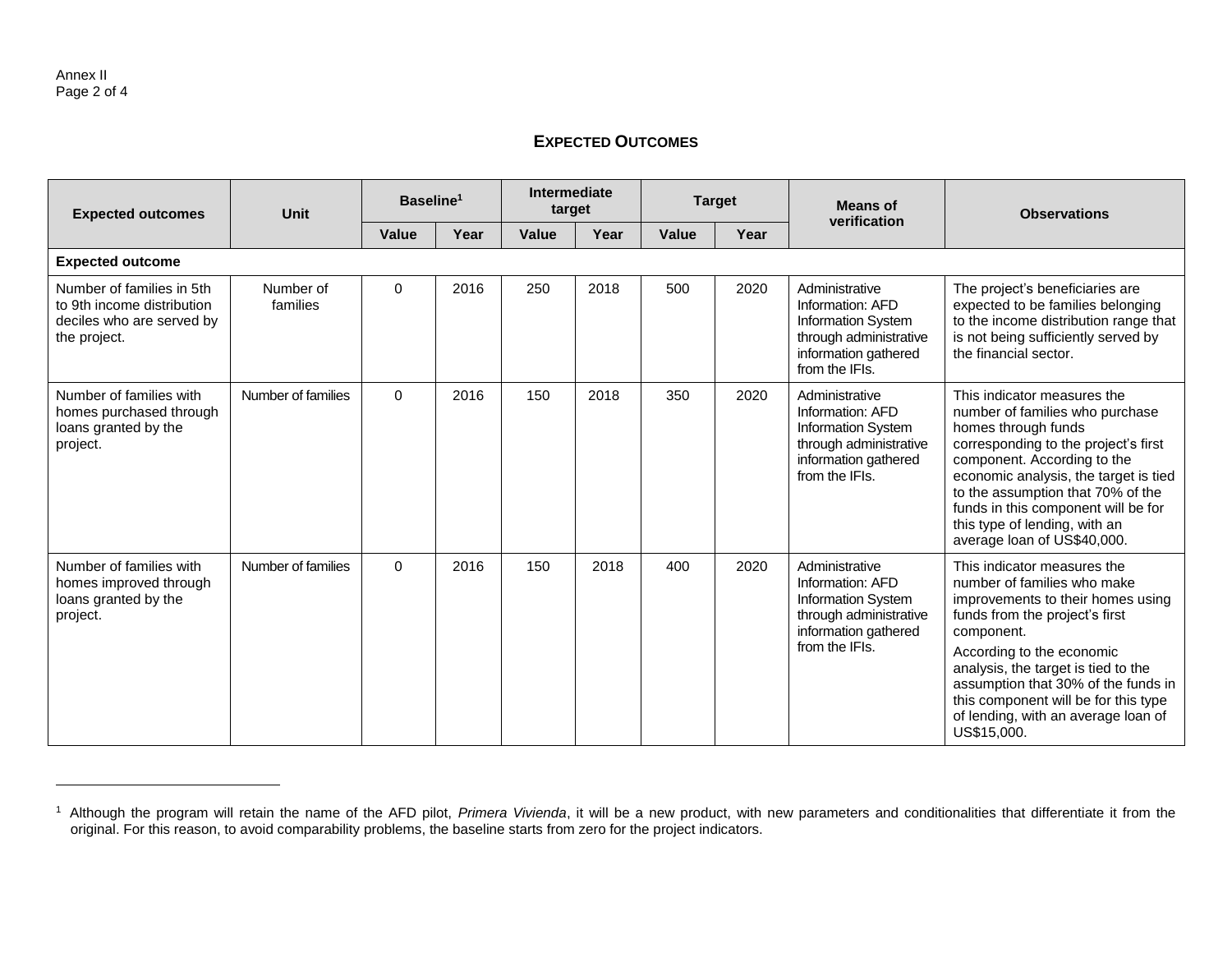| <b>Expected outcomes</b>                                                                              | <b>Unit</b>                    | Baseline <sup>1</sup> |      | Intermediate<br>target |      | <b>Target</b> |      | <b>Means of</b>                                                                                                                     | <b>Observations</b>                                                                                                                                                                                                                                                                                 |
|-------------------------------------------------------------------------------------------------------|--------------------------------|-----------------------|------|------------------------|------|---------------|------|-------------------------------------------------------------------------------------------------------------------------------------|-----------------------------------------------------------------------------------------------------------------------------------------------------------------------------------------------------------------------------------------------------------------------------------------------------|
|                                                                                                       |                                | Value                 | Year | Value                  | Year | Value         | Year | verification                                                                                                                        |                                                                                                                                                                                                                                                                                                     |
| Average increase in the<br>value of homes improved<br>through the project.                            | US\$                           | 0                     | 2016 | 3,000                  | 2018 | 6,000         | 2020 | Administrative<br>Information: AFD<br><b>Information System</b><br>through administrative<br>information gathered<br>from the IFIs. | This indicator will seek to measure<br>the economic benefit derived from<br>home improvements financed by<br>the project.                                                                                                                                                                           |
| Number of new multifamily<br>homes constructed<br>through loans granted to<br>real estate developers. | Number of<br>multifamily homes | $\Omega$              | 2016 | 150                    | 2018 | 500           | 2020 | Administrative<br>Information: AFD<br><b>Information System</b><br>through administrative<br>information gathered<br>from the IFIs. | This indicator measures the impact<br>on the supply of multifamily housing<br>in Paraguay. It will measure the<br>number of multifamily homes<br>constructed through lending to<br>developers under the project.                                                                                    |
| Number of multifamily<br>homes purchased or<br>constructed through the<br>project in the AMA.         | Number of homes                | $\Omega$              | 2016 | 150                    | 2018 | 400           | 2020 | Administrative<br>Information: AFD<br><b>Information System</b><br>through administrative<br>information gathered<br>from the IFIs. | This indicator measures the<br>number of multifamily homes<br>purchased or constructed within the<br>AMA. The densification of this<br>region is considered to have high<br>priority, so an effort will be made to<br>measure the project's contribution<br>to this urban development<br>objective. |
| Contribution to increasing<br>the mortgage portfolio of<br>the Paraguayan financial<br>system.        | Basis points                   | $\Omega$              | 2016 | 8                      | 2018 | 17            | 2020 | Central Bank of<br>Paraguay and<br>Administrative<br>information: AFD<br>information system.                                        | This indicator will seek to measure<br>the project's contribution to<br>expansion of the mortgage portfolio<br>of the Paraguayan financial system.                                                                                                                                                  |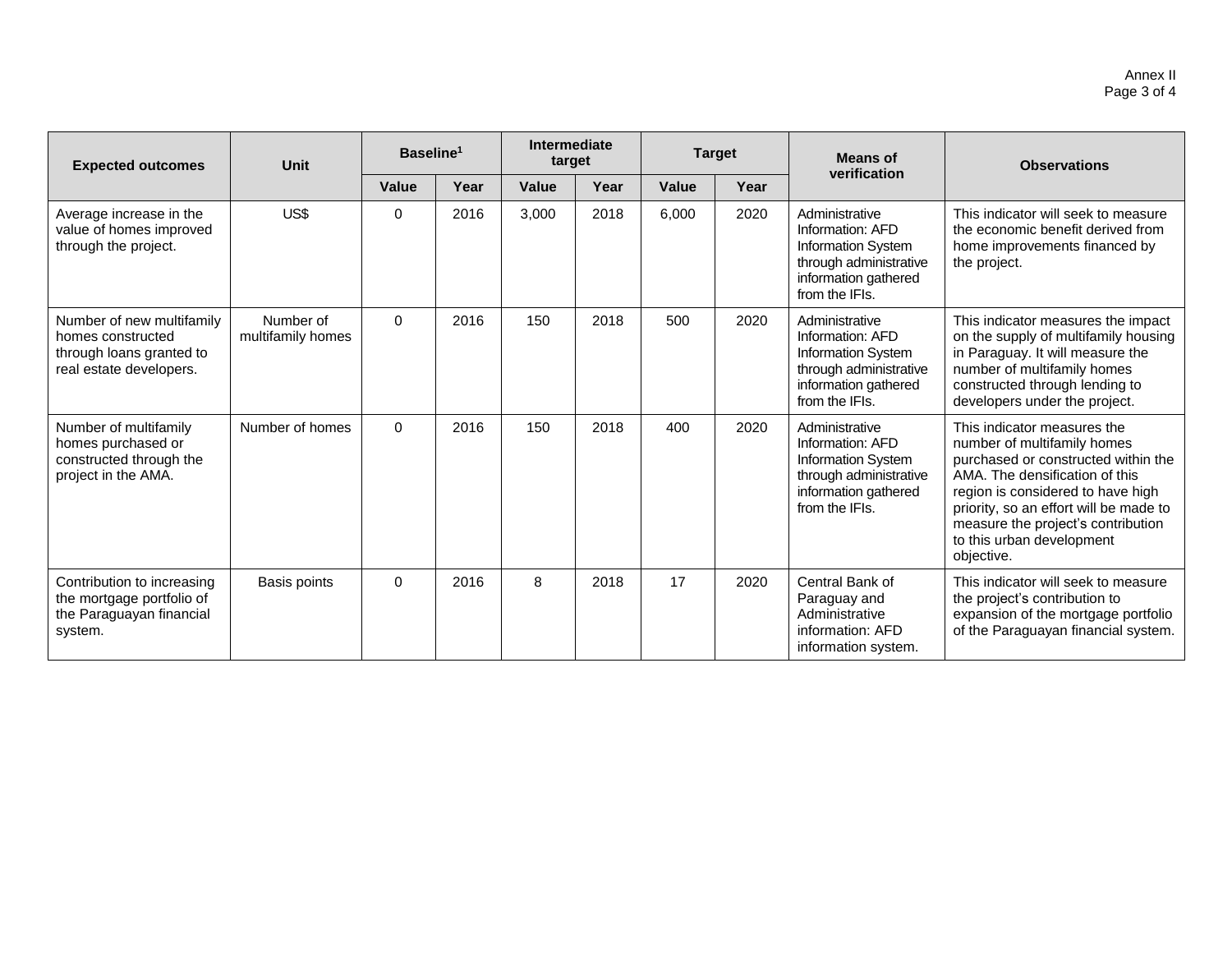## **OUTPUTS**

| <b>Outputs</b>                                                              | <b>Estimated cost</b><br>(US\$) | <b>Unit</b>        | <b>Baseline</b> | Year 1 | Year <sub>2</sub> | Year 3 | Year 4 | <b>Final</b><br>target $2$ | <b>Means of verification</b>                                 |
|-----------------------------------------------------------------------------|---------------------------------|--------------------|-----------------|--------|-------------------|--------|--------|----------------------------|--------------------------------------------------------------|
| <b>Component I: Credit solutions for housing</b>                            |                                 |                    |                 |        |                   |        |        |                            |                                                              |
| Annual number of housing loans granted<br>through financial intermediaries. | US\$20 million                  | Number of<br>loans |                 | 100    | 150               | 200    | 300    | 750                        | Administrative Information: AFD<br>Information System        |
|                                                                             | Annual cost:                    | US\$ millions      | $\sqrt{ }$      | 2.66   | 4                 | 5.33   | 8      | 20                         |                                                              |
| <b>Component II: Financing for developers</b>                               |                                 |                    |                 |        |                   |        |        |                            |                                                              |
| Number of loans granted to real estate<br>developers.                       | US\$10 million                  | Number of<br>loans |                 |        |                   |        |        | 5                          | Administrative Information: AFD<br><b>Information System</b> |
|                                                                             | Annual cost:                    | US\$ millions      |                 | 2      | ົ                 |        | ົ      | 10                         |                                                              |

<sup>2</sup> Cumulative value over four years.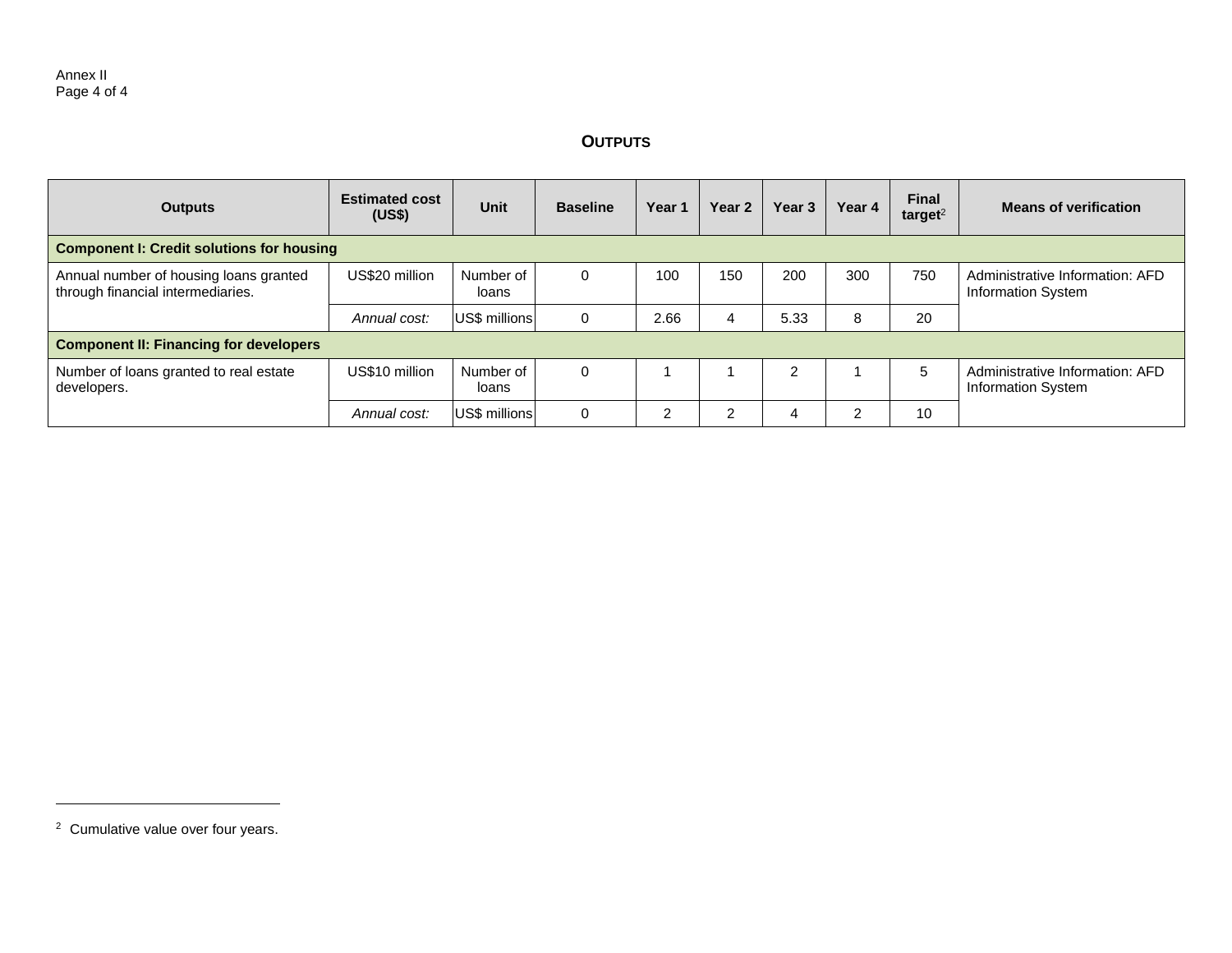#### **FIDUCIARY AGREEMENTS AND REQUIREMENTS**

| Country:                 | Paraguay                                                                 |
|--------------------------|--------------------------------------------------------------------------|
| Project number:          | PR-L1140                                                                 |
| Name:                    | Project for the Development of the Housing Finance Market in             |
|                          | Paraguay                                                                 |
| <b>Executing agency:</b> | Agencia Financiera de Desarrollo [Development Finance<br>Agency] (AFD)   |
| Prepared by:             | Alberto de Egea and Mariano Perales - Fiduciary Specialists<br>(FMP/CPR) |

## **I. EXECUTIVE SUMMARY**

- 1.1 The fiduciary management of the proposed project was evaluated based on the Proposal for Operation Development (POD), which defined its objective as helping to reduce the housing deficit in Paraguay by funding financial intermediaries to facilitate financing for construction and access to housing.
- 1.2 The AFD is the only second-tier public bank created by Law 2640/05 that makes its credit products available to the public exclusively through banks, finance companies, and authorized cooperatives. It does not lend directly to the end beneficiaries. AFD experience with this type of operation highlights a positive trend in the administration of the funds granted and thus confers sufficient required fiduciary reliability.
- 1.3 The project does not include financing from other multilateral organizations.

## **II. THE EXECUTING AGENCY'S FIDUCIARY CONTEXT**

2.1 As the executing agency, the AFD has adequate systems for the fiduciary management of the funds allocated for intermediation loans. This is because based on technical and financial visits, audited financial statements (AFS) from previous programs, and the most recent official report on the internal oversight standard model for the second half of 2015, the AFD has demonstrated that it has an adequate level of internal oversight.

## **III. FIDUCIARY RISK EVALUATION AND MITIGATING ACTIONS**

3.1 Given the AFD's successful experience executing operations with the IDB, the level of supervision required to comply with the Credit Regulations will be what is customary for the normal course of this operation.

## **IV. CONSIDERATIONS FOR THE SPECIAL PROVISIONS OF CONTRACTS**

4.1 In order to streamline contract negotiations by the project team, primarily the Bank's Legal Department, included below are those agreements and requirements that should be considered in the special provisions: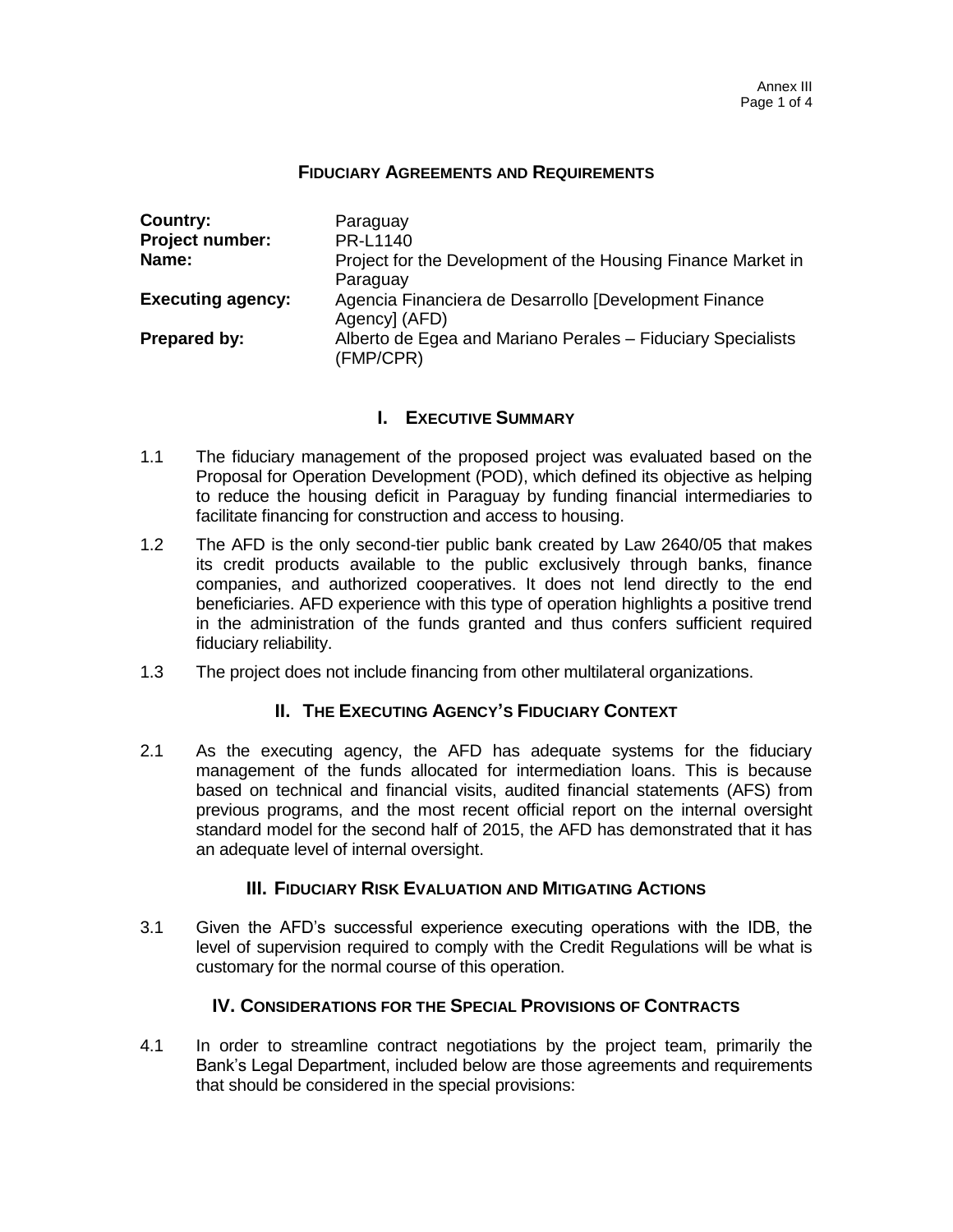- a. **Project Operating Regulations.** The project Operating Regulations, which will consist of the credit product manual: (i) will be consistent with the rules and policies of the AFD and the Bank, as well as financial laws and practices in effect in the country; (ii) will summarize the principal characteristics of the project in terms of the use of funds, eligibility of subloans, and beneficiaries; (iii) will stipulate that failure to comply with its provisions will impede access to financing; (iv) its approval and entry into effect by the AFD to the Bank's satisfaction will constitute a condition precedent to disbursement of funds; and (v) any changes would require the no objection of the Bank. To determine the dollar equivalent of an expense incurred in local currency using loan funds, the same exchange rate as is used for converting funds disbursed in U.S. dollars to local currency will apply. For requests for reimbursement of expenses charged to the loan and recognition of expenses charged to the local counterpart, the exchange rate in effect on the date the request is submitted to the Bank will be used.
- b. The project's financial statements will be prepared annually at the close of the fiscal year and will be submitted within the 120 days following that close. In addition, semiannual execution and financial reports will be submitted within 60 days following 30 June and 31 December of each year.
- c. The financial statements of the AFD will also be annual.
- d. For both financial statements, the audit firms responsible for those reports must be considered eligible by the Bank prior to preparing those audit reports.
- e. The Bank may request an assurance audit as and when deemed necessary. It will not replace submission of the project's AFS.
- f. All the subloans granted and charged against the loan must include conditions guaranteeing that the subborrower entities will comply with Bank policies in the area of prohibited practices as well as with the environmental and social safeguards.

## **V. AGREEMENTS AND REQUIREMENTS FOR PROCUREMENT EXECUTION**

- 5.1 The executing agency will not make procurements in this operation.
- 5.2 **Retroactive financing.** Considering that the global credit modality is involved, the Bank may retroactively finance and charge against loan funds eligible expenses incurred by the borrower prior to the loan approval date, up to US\$6 million (20% of the proposed loan amount), provided they are related to subloans that meet requirements substantially similar to those established in the loan contract. Said expenses must have been incurred as from the approval date of the project profile (28 June 2016) but in no case will expenses incurred more than 18 months prior to the loan approval date be included.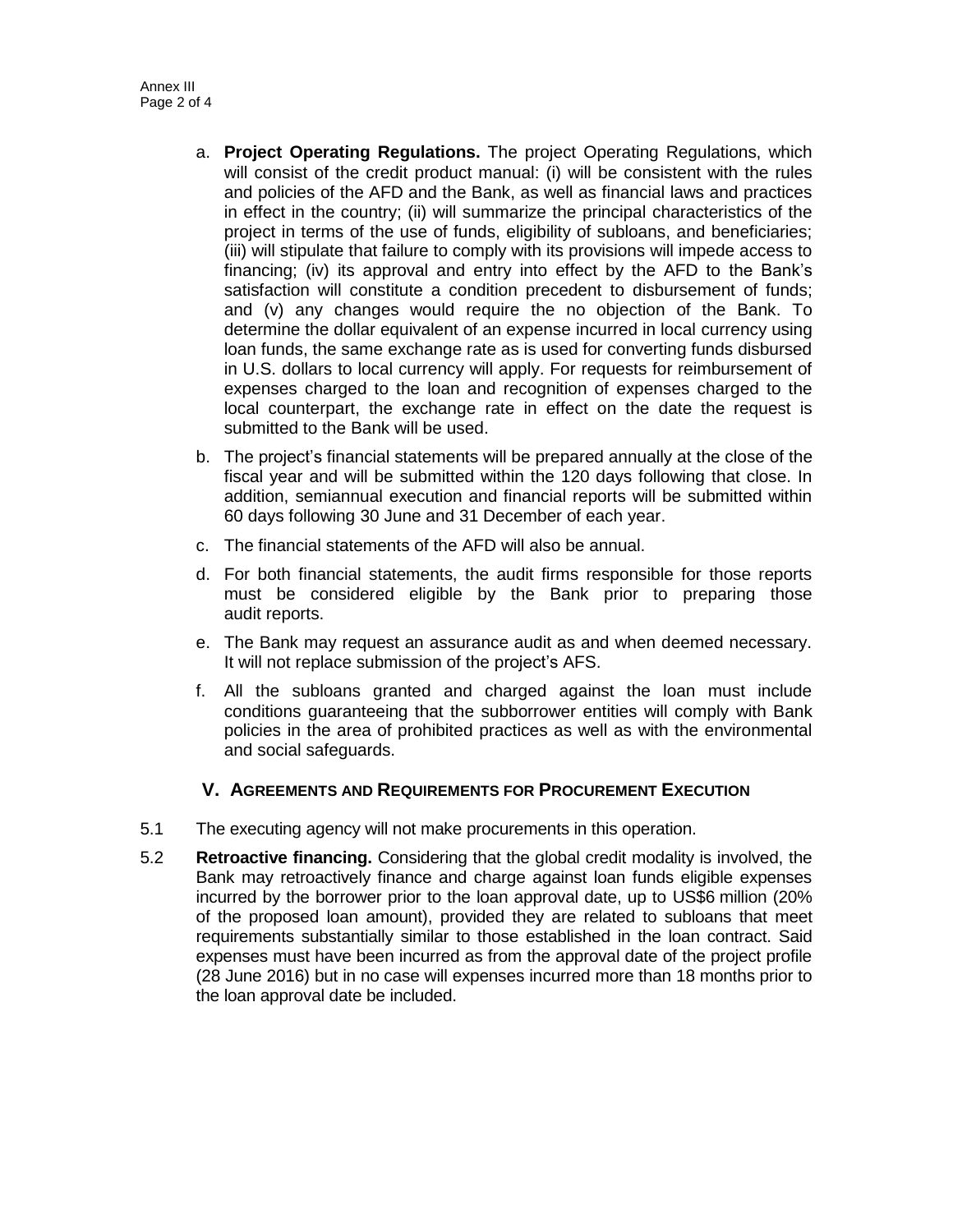## **VI. AGREEMENTS AND REQUIREMENTS FOR FINANCIAL EXECUTION**

#### **A. Financial management**

#### **Programming and budget**

- 6.1 As an autonomous entity, the AFD has available funds provided by the State for its operations; however, the execution of those funds is discretionary consistent with the AFD's own needs.
- 6.2 By nature, the AFD is an autonomous, autarchic legal entity under public law, in accordance with Law 3330/07 "amending Articles 1, 3, 5, 6, and 14 of Law 2640/05." Its primary mission is to promote economic growth and job creation by channeling medium- and long-term financing to the private sector through banks, finance companies, and cooperatives (intermediary financial institutions – IFIs).
- 6.3 Budget programming, administration, and execution will be carried out by the Office of Administration and Finance under the zero-based budgeting system. In addition, its planning system is matched with the annual and multiyear placement plans. It should also be noted that the availability of the project's initial funds will be subject to ratification of the project by the Congress of the Republic before that budget is provided.

#### **Accounting and information systems**

- 6.4 Various actions were taken in 2010 to optimize operations in this area, including automation of processes, updating of the fixed assets information system module, and the integration of the institution's accounting system in the Public Accounting System (SICO) required by the Ministry of Finance.
- 6.5 The accural basis of accounting will be used. However, for reporting on projects partially financed by the IDB, accounting is done on a cash basis and according to national practices.
- 6.6 The AFD has an accounting system that generates the accounting and financial reports required in accordance with national regulations.
- 6.7 The reports related to the IDB forms are prepared using Excel spreadsheets, which are reconciled with country systems using external procedures.

#### **Disbursements and cash flow**

- 6.8 The AFD's Treasury Office is comprised of an operations assistant and a financial assistant, as well as a budget and financial planning manager. Together with the accountant they are part of the Office of Administration and Finance, which also has an administrative services manager.
- 6.9 The loan funds will be disbursed in a special account through advances governed by operational demands. Similarly, the AFD will use reimbursement of expenses incurred through direct payment for the operation. Actual demand for funds will determine the schedule for their execution.
- 6.10 The Bank may retroactively finance and charge to loan funds eligible expenses incurred by the borrower prior to the loan approval date, up to US\$6 million (20% of the proposed loan amount), provided they meet requirements substantially similar to those established in the loan contract and consistent with the program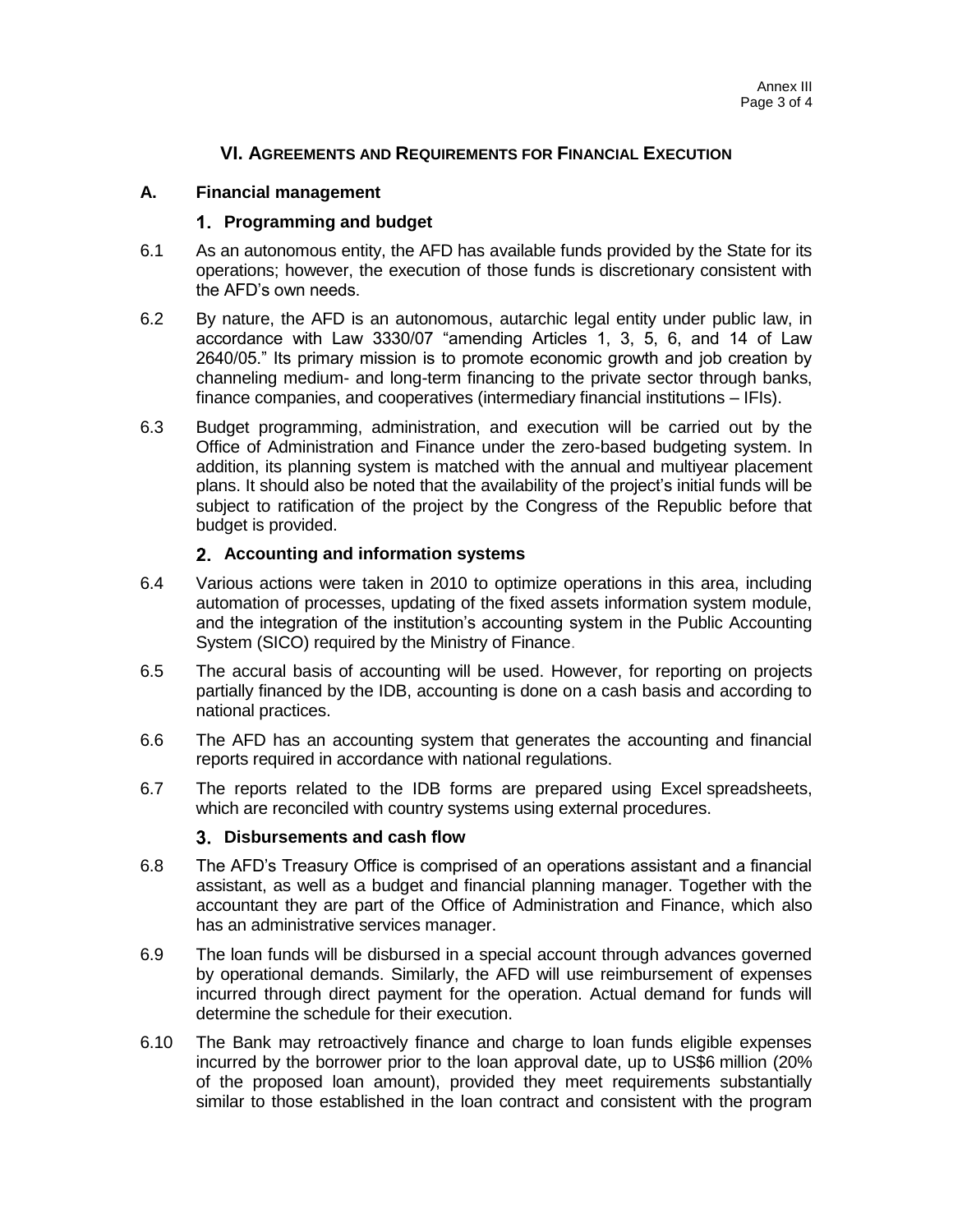Operating Regulations. Said expenses must have been incurred as from the approval date of the Project Profile (28 June 2016), but in no case will expenses incurred more than 18 months prior to the loan approval date be included.

## **Internal control and internal audit**

- 6.11 The basic objectives of internal control can be defined as follows:
	- g. Efficiency in the development of operations.
	- h. Obtaining reliable financial information.
	- i. Protection of the institution's assets.
	- j. Adherence to management's policies.
- 6.12 The Executive Branch General Audit Office, through the Institutional Internal Audit Office, monitors compliance with the Standard Internal Control Model of Paraguay, known as MECIP. At the end of 2015, it had a satisfactory rating; however, it has an improvement plan for 2016 in connection with the weaknesses established in the report.

## **External control and reports**

- 6.13 The project will be audited by the supreme audit authority or an independent audit firm considered eligible by the Bank, following the procedures established in the new audit guides in effect. Earlier projects have been audited and opinions issued without significant comment.
- 6.14 Financing for the project audit is expected to be covered with AFD funds.

## **Financial supervision plan**

- 6.15 Financial supervision will be conducted in three ways: (i) through control of the disbursement reports and review visits (ii) through scheduled on-site visits by the Bank; and (iii) through financial information from the financial statements and issuance of execution reports.
- 6.16 The AFD will be responsible for timely compliance with the clauses and agreements in the loan contract and for activities related to the project.

## **Other financial management agreements and requirements**

6.17 N/A.